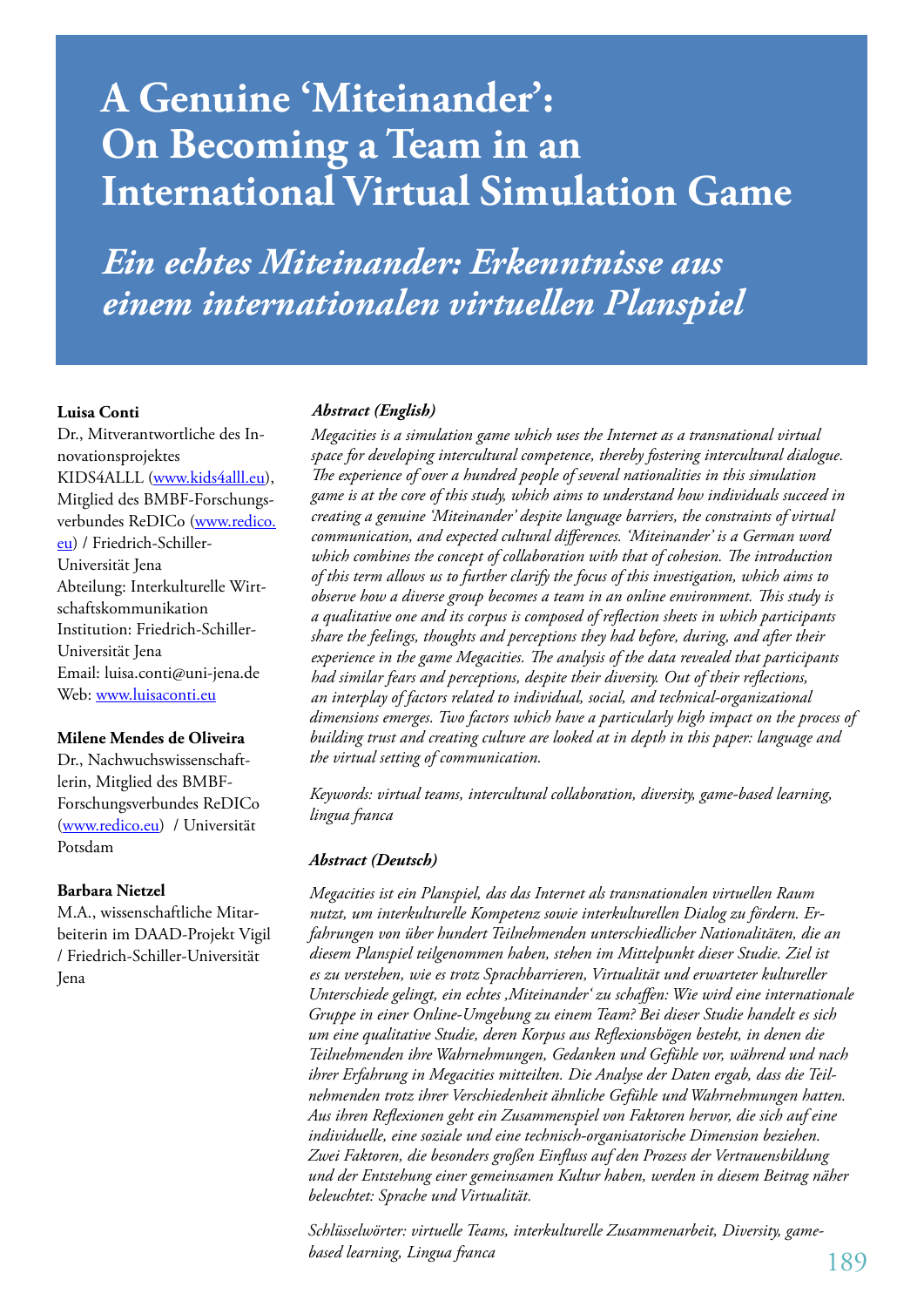# **1. Introduction**

The German word 'Miteinander' [.mIt?aI nande]<sup>1</sup> expresses a multifaceted concept, not easily translatable into other languages. When used as an adverb it simply means 'together', but when used as a noun (due to the linguistic process of nominalization), it describes a state of being in which the persons that have come together establish a real connection, while pulling together in order to achieve a common goal. It thus has similar connotations to the English word 'collaboration', as "united labour, co-operation" (OED online 2021), though it also evokes the concepts of "commonality, community, solidarity, cohesion" (Duden 2021).<sup>2</sup> This term is therefore useful because it interweaves practices related to collaboration with the emotional dimension underlying it. In this article, we report on the experiences of international teams formed within the context of the simulation game Megacities (Bolten 2015a) in the course of 2021. Through the analysis of the reflections participants shared with us, we seek to understand under what conditions a real 'Miteinander' among people with different backgrounds and first languages can emerge online. This question allows us to reflect upon the factors which favour and hinder collaboration among people primarily socialized in different countries, considering the specific opportunities and challenges linked to the virtual dimension. This knowledge is relevant as it allows us to explore the Internet as a medium through which geographical distances are cancelled and a global community emerges, fostering connection and the pursuit of common goals.

The simulation game Megacities was developed by Jürgen Bolten to enhance the intercultural competence of students preparing for the challenges of "New Work" (Hackl et al. 2017) in a society characterized by volatility, uncertainty, complexity, and ambiguity

(Bolten / Berhault 2018:105). Thus, in addition to the competences required by team members in the establishment of a 'Miteinander', we examine the conditions of the collaboration setting in order to gain an understanding of what must be considered to make the emergence of a 'Miteinander' possible at all.

Even though the game Megacities represents a framework for simulated virtual international collaboration, the experience mirrors real team work to a great extent due to the strategic design of the game. The main advantage of choosing this setting for our study may be seen in the enabling of the comparison of data emerging from different groups, playing the same game.

The article is structured as follows: In section 2, we present a brief overview of studies on trust, (inter)culturality, language use, and their connection to the question of 'cohesion'. In section 3, we outline our data and methods. Section 4 describes the most relevant findings arising from the analysis of reflection reports, written by game participants. In section 5, we discuss our findings. Section 6 presents our concluding remarks.

# **2. Literature Review**

The web represents a networked "global village" (McLuhan 1962) in which users are *equally close* to each other, as geographical boundaries are only partially noticeable or relevant. More than twenty years ago Castells (2001:138) described the Internet as a space for community building, as users retain the possibility to actively participate and interact with each other, notwithstanding their location. However, in order for community building to take place, three main challenges in the context of international teams need to be discussed: how actors build trust, create culture, and develop social cohesion through language.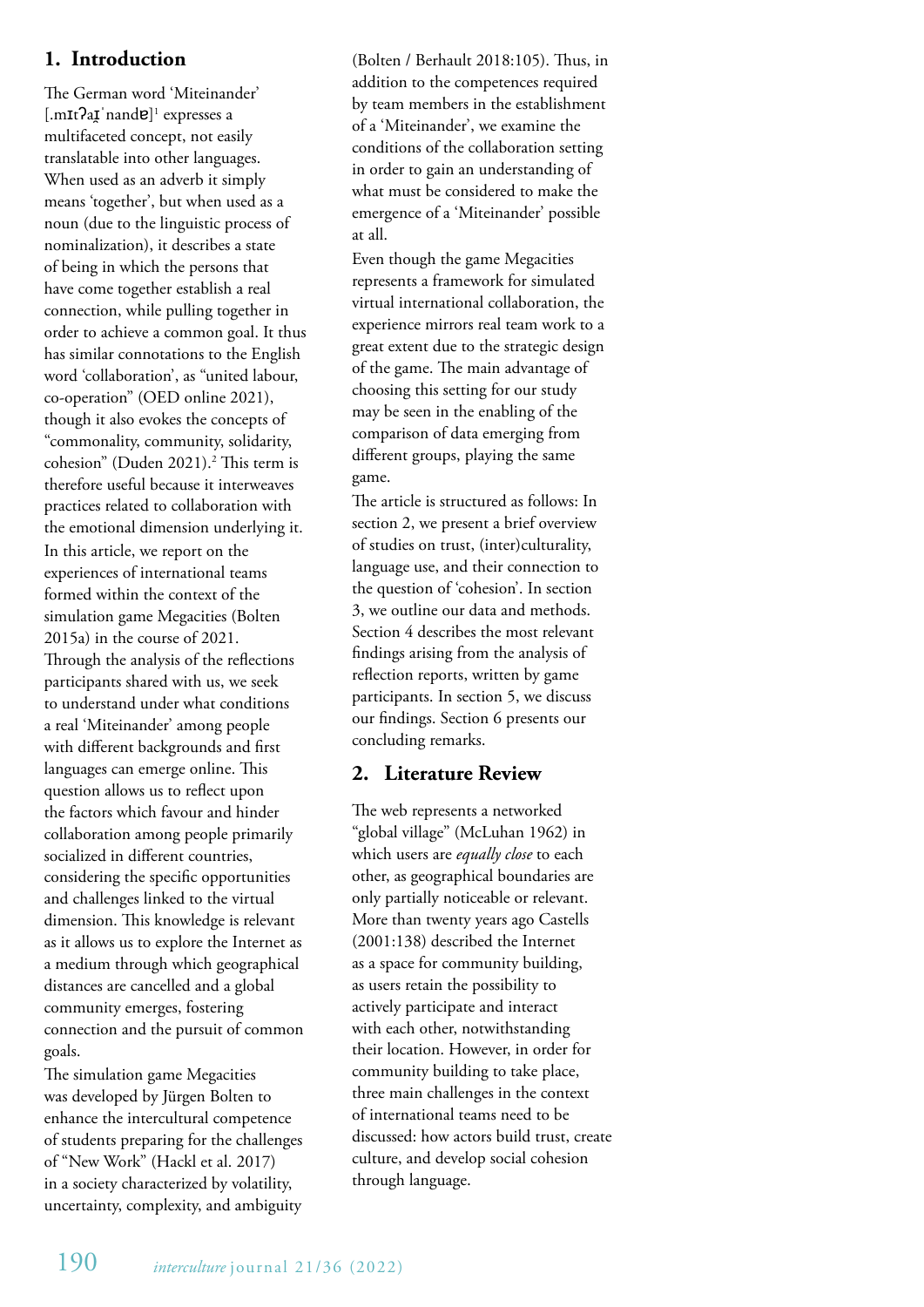## **2.1 Building Trust**

Trust embodies a type of credit within the framework of an interpersonal relationship (Petermann 1996:120) and enables uncertainty and risk – inherent to every relationship – to be bridged. Trust is a *condition* and at the same time a *product* of interaction, as it develops via a dynamic of reciprocity (Stegbauer 2002). Trust is, at the very beginning of a relationship, a "swifttrust" (Meyerson et al. 1996:167), which may be withdrawn in the process of interaction or develop over time, out of shared experiences, by building a common basis of familiarity and the awareness that it is possible to rely on each other (Meyerson et al. 1996:167). Trust development has (a) a cognitive side, as it is based on evidence which legitimates it and (b) an emotional side, since it implies the emergence of a relationship which becomes over time itself a guarantee, in the sense that a violation of trust threatens to bring emotional pain to all those involved (Lewis / Weigert 1985:970f). Trust has therefore a complexityreducing effect because it enables many possible but not probable scenarios to be ignored. With the help of trust, it is possible to act "as if the future were certain"3 (Luhmann 1979:10). The degree of trust between team members influences their willingness to put themselves in a vulnerable position and therefore to engage in interdependent actions (Lin et al. 2009, Maurer 2010). A trusting relationship usually attracts a more open, fluid, unfiltered communication with "fewer dysfunctional sequences" (Graeff 1998:68), which leads to greater satisfaction on the part of the interaction partners (Schweer / Thies 2003:77). Trust therefore has a positive influence on, for example, knowledge sharing (Wiewiora et al. 2014), creativity (Barczak et al. 2010), and team performance (DeOrtentiis et al. 2013).

Trust seems to be more difficult to develop online, even if it remains

possible to achieve the perception of closeness without being physically together (Mason / Carr 2021:13f). In relation to virtual teams, Albrecht and Albrecht-Goepfert (2012) show that a basis of trust is linked to a sense of belonging and commitment and that these often do not develop in virtual teams. The main reason is the difficulty in building a personal relationship in the absence of physical proximity. Numerous authors (e.g. Ferrell / Kline 2018) show how important it is to consciously set in motion processes which help members to build personal relationships, for example by using rich media such as videocalls, especially at the beginning of virtual collaboration (Antoni / Syrek 2017:255), by planning moments during online meetings for off-topic conversations and personal exchanges (Geister / Hertel 2005; Olson / Olson 2006) or by engaging in rituals and instances of celebration together (Dhawan / Chamorro-Premuzic 2018). Teams which do not have the chance to build trust may act initially as though there were a trustrelationship, though this "swift-trust" (Meyerson et al. 1996:184ff) can be quickly withdrawn in the process.

#### **2.2 Creating Culture**

In the previous sections, we have referred to virtual *teams*. In the existent literature, teams are usually referred to when groups of people work together in some capacity. However, are all virtual work groups *teams*? The distinction that some scholars draw between a team and a group is useful here in differentiation of the degree of cohesion of a group, defined as the degree to which a team is united in attempting to achieve its goals together (Carron 1982), or in addition as the degree of togetherness and the value they give to their relationship (Cook et al. 2013), or indeed even the commitment of the team members to their common tasks and to each other (Mathieu et al. 2008). As numerous factors flow into it, cohesion is instantiated as an "overall group process" (LePine et al. 2008).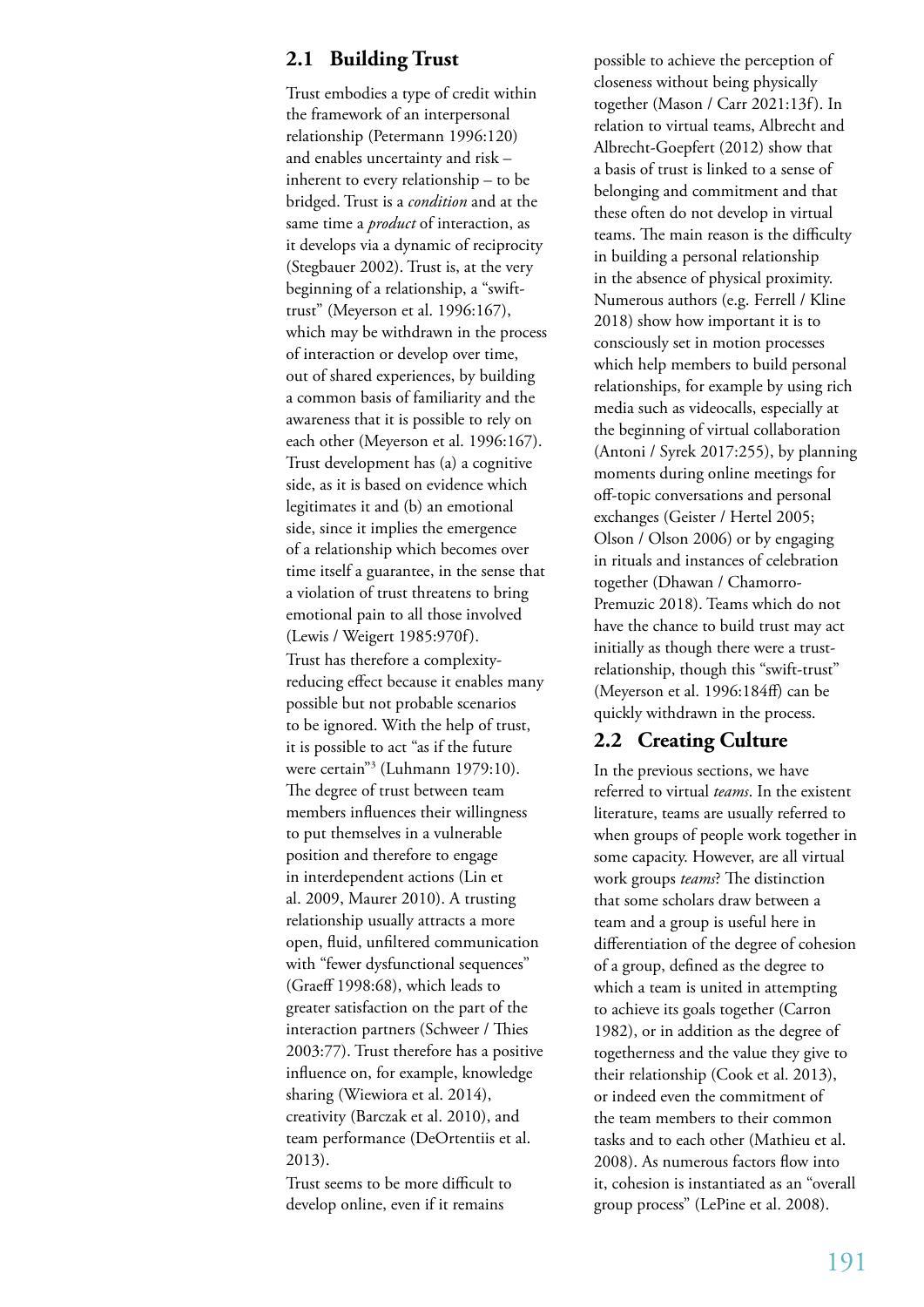According to the definition of Miebach (2017:251f), teams are working groups which go beyond co-operation: they experience cohesive collaboration, what we would call a genuine 'Miteinander'. While working groups aim to create a *synthesis* of the individual contributions of its members, team members work 'Miteinander<sup>'4</sup> i.e. together, permitting *synergy* to emerge. Thus, the fact that a group of people may be considered a team, as they must collaborate, doesn't necessarily mean that team members really succeed in creating a 'Miteinander'. Indeed, cohesion itself must first emerge through the interactions of the team members before it becomes a factor influencing them (McEwan / Beauchamp 2014).

In order for it to emerge, cohesion implies the participation of team members, as it is through such participation that collaboration can take place and synergy develop. As every team is heterogeneous, collaboration is first of all a negotiation of meanings, a space which Bolten (2015b) would say is characterized by interculturality, that is, uncertainty and unfamiliarity. However, at the moment in which multiplicity becomes familiar and the team has developed routine practices, *interculturality* is transformed into *culturality* (Bolten 2015b, Stang / Zhao 2020:34). Team members build up a common culture mostly unconsciously through their individual actions and interpersonal interactions. Considering that cultures are constantly evolving (Bolten 2015b), we can state that the transition from interculturality to culturality takes place throughout the life of a team. Thus, referring to Tuckman's classical model of group development (1965), this happens in particular during the forming, storming, and norming phases.5 International and transnational virtual teams face further challenges: digital constraints and the related need for digital competence as well as the challenges linked to the presence of different time-zones, first-languages,

cultural styles, etc. (Bolten / Berhault 2018). Both the *VUCA-competences,* i.e. the ability to trust, connect, open, adapt, and participate in a complex context, and *intercultural competence*  (as defined by Bolten 2007), i.e. the ability to act in an adequate way despite unfamiliarity and ambiguity, are necessary for dealing with existing constraints in a constructive and proactive manner.

# **2.3 Creating and Challenging Cohesion through Language**

Since language is closely related to identity, the matter of what language is spoken in international groups can have a great impact on how (much) prospective participants engage, and how they interact with each other over the course of a conversation. In these contexts, participants might use their first language(s), or opt for the use of a lingua franca.

Rogerson-Revell (2007:103) explains that the development of lingua francas is historically linked to international trade. Thus, the use of a lingua franca in the context of international dealings is not a new phenomenon. Nowadays, English is, more often than not, the language chosen in such scenarios. In fact, the term 'English as a lingua franca' may be used to refer to (1) the use of the English language in situations in which speakers do not share a first language and choose English as the medium of communication, and (2) the field of studies whose focus lies on the language described in (1). The area of studies of English as a lingua franca (ELF) was born out of a need to reconceptualize the English language spoken by so-called 'non-native speakers'. This reconceptualization leaned on the contestation of the traditional view of non-native English as a deviant and flawed language, even in situations in which it was employed successfully and effectively. In this vein, ELF scholars claim legitimacy for uses of English as a second and foreign language (see Seidlhofer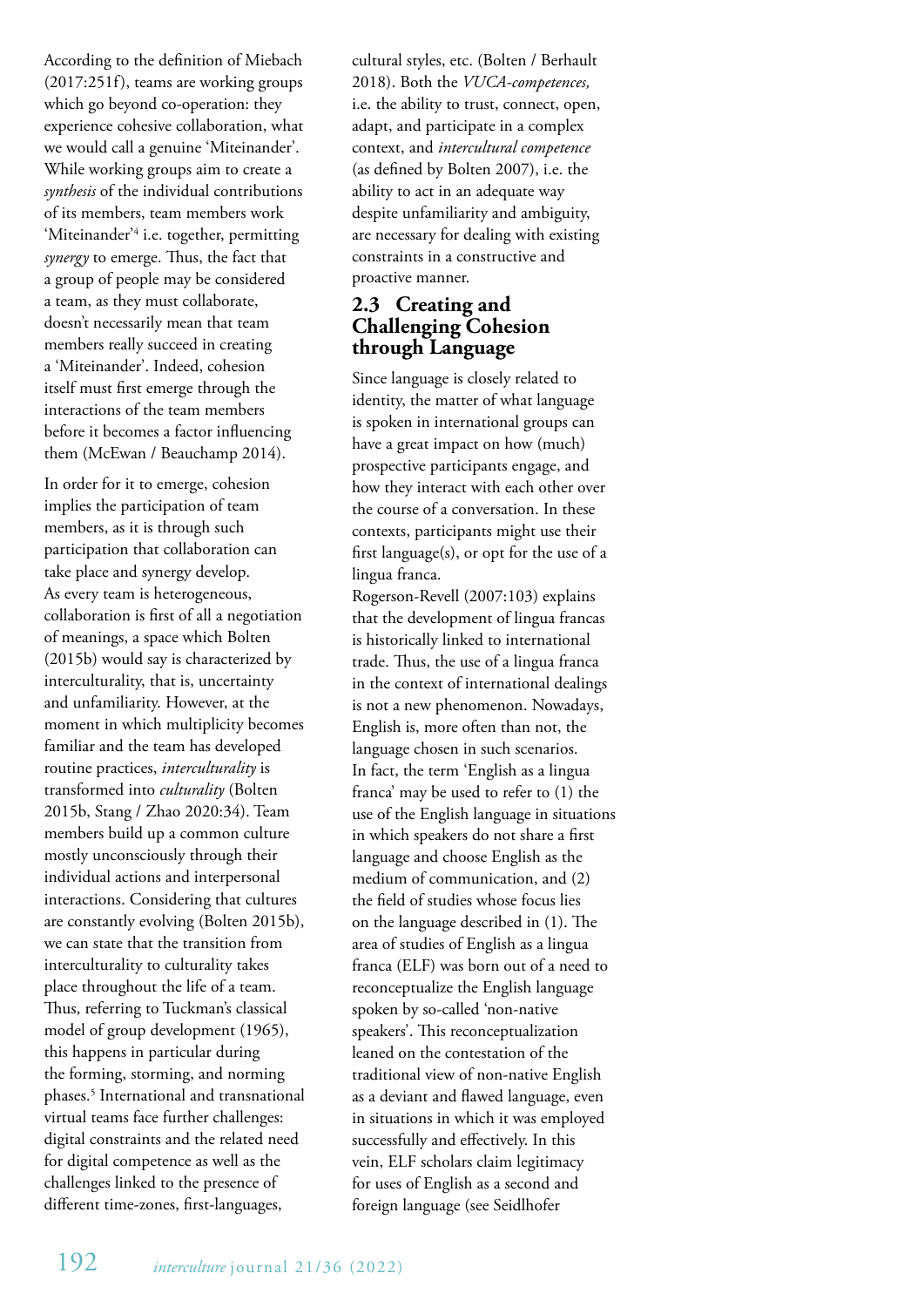2001) in varied contexts, such as in academic (Mauranen 2007) and business settings (Louhiala-Salminen / Kankaanranta 2011, Mendes de Oliveira forthcoming).

Kecskes (2019) makes the case that a characteristic of lingua franca communication is the relative lack of linguistic common ground between speakers. This absence of common ground can refer to unfamiliarity with other speakers' vocabulary, accent, and communicative routines. Because of this lack of a common basis, an important characteristic of ELF communication – and, indeed, lingua franca communication in general – is the array of communication strategies (CSs) employed by its users in an attempt to build common ground with their interlocutors (Kecskes 2019). Björkman (2014) argues that CSs are resources utilized by speakers in ELF situations to deal with different types of asymmetries, such as accents, asymmetric levels of proficiency, and differing cultural frames. Björkman (2014:124) explains that

*"with their strong orientation to mutual comprehensibility and preparedness for different asymmetries, speakers in ELF settings seem to do 'pro-active work' to ensure communicative effectiveness (Mauranen 2007) and use a variety of strategies 'to both pre-empt and resolve' communicative turbulence (Kaur 2010, 2011) (see also Björkman 2011). In fact, this 'preparedness for what might go wrong' can be regarded as one of the characteristics of ELF interactions".* 

Thus, the linguistic processes connected to lingua franca communication may potentially lead to the creation of common ground in international teams. Hence, it seems appropriate to argue that, also from the broader point of view of communication, language choice contributes to – or hinders – cohesion in such teams. The very status positions of 'native' or 'non-native speakers' lead to the legitimation of the former as personal authorities in terms of language use. Citing Bernstein

(1971:154), van Leeuwen (2007:94) explains that, in cases of legitimation connected to the existence of a personal authority conceived in such a way, "judgements are a function of the status of the member" and "disputes are settled by the relative power inhering in the respective statuses". In this connection, Stang and Zhao (2020:30) also found that "language and linguistic power imbalances" can be a source of tension and "influence the flow of information and team satisfaction".

# **3. Methodology**

The research design of our study centres on the experiences of 118 students of a number of different nationalities during their participation in the simulation game Megacities. We will here firstly present the specifics of the simulation game we chose, then describe the contexts of data collection, and finally explain what data are contained in our corpus and how they were analyzed.

#### **3.1 The Simulation Game Megacities**

Megacities (Bolten 2015a) is a simulation game and a learning experience that is of course 'artificial' and simulated but resembles reality. It allows students to develop skills through solving tasks in a setting in which they do not act out roles but are in fact themselves: they cope with the reality created through fiction. The game has the following setting: a wealthy senior citizen owns a rather large piece of land that lies between three neighbouring cities. The citizen decides to donate the so-called wasteland to the neighbouring cities provided that they succeed in creating a holistic concept for the area, via which all cities may benefit equally. At the beginning of the game the players are divided into three groups, usually on the basis of the institution they are part of. All groups receive a basic description of the three cities and must choose one. Before starting to work with each other towards the creation of a common concept, every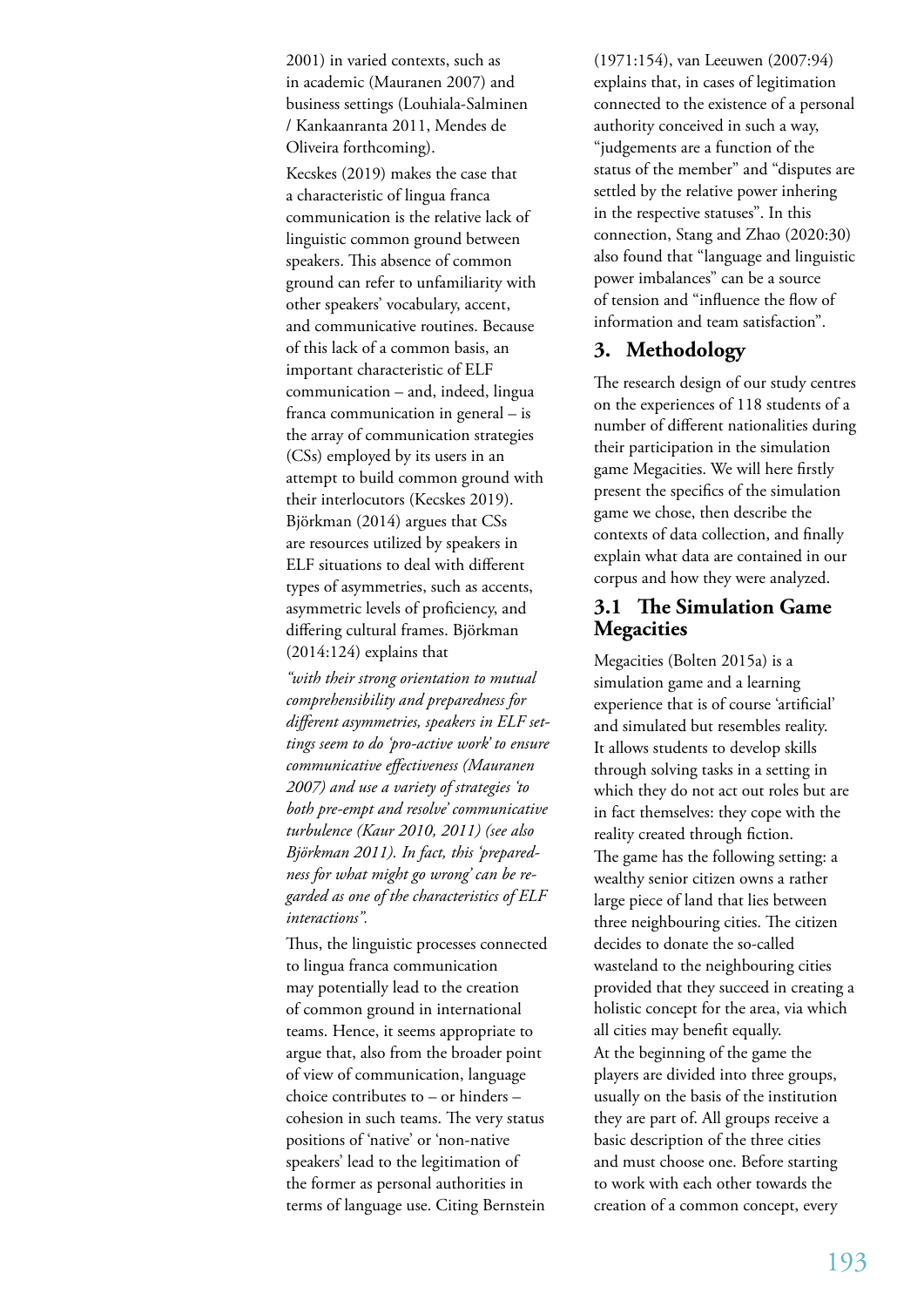group must focus on their own city, making it their own and building a degree of identification with it. Various tasks related to the individual cities, as well as to the wasteland, are given to the players throughout the game: this leads them to work in different constellations towards developing a successful concept and finishing the game.

The game is organized as a set of four to five sessions. Each virtual encounter lasts two to three hours. The tasks require players to work closely together: collaborative teamwork as well as a readiness to deal constructively with unfamiliar, intercultural situations are important competences for concluding the game. The players are required to develop, reflect upon, and 'try out' their own approaches to dealing professionally with uncertainty, foreign/ multilingual contexts, and unfamiliar patterns of thought and action.

#### **3.2 Our Games and Our Teams**

We collected data from five parallel games, which the three authors organized separately. In the following table, we present specific information about each game:

# **3.3 Data & Data Analysis**

We observed interactions while the game sessions were taking place and also video-recorded the same interactions; in this study however we limit the corpus to the reflection sheets that the participants submitted at the end of their experience in Megacities. This decision was taken in order to maximize the value of the internal view of the participants, and to provide space for the aspects relevant to the research question from *their* point of view. During and after the simulation game, in debriefings, the players had the possibility to reflect individually and collectively on the team-process they were experiencing.6 These reflections flowed into the written reflection sheets, a form with open-ended questions either in German or English. The response rate varied in the five groups between 73% and 100%. In order to analyze our corpus, we followed the principles of inductive qualitative analysis, which lean on "detailed readings of raw data to derive concepts, themes, or a model through interpretations made from the raw data" (Thomas 2006:238).

|                                                 | Game 1                                        | Game 2                                                          | Game 3                                                | Game 4                                                                | Game 5                                                     |
|-------------------------------------------------|-----------------------------------------------|-----------------------------------------------------------------|-------------------------------------------------------|-----------------------------------------------------------------------|------------------------------------------------------------|
| Moderator                                       | Author 1                                      | Author 1                                                        | Author 2                                              | Author 3                                                              | Author 3                                                   |
| Language                                        | English (all<br>lingua<br>franca<br>speakers) | German<br>(majority of<br>native<br>speakers)                   | English<br>(majority of<br>lingua franca<br>speakers) | English (all<br>lingua franca<br>speakers)                            | German<br>(majority of<br>lingua franca<br>speakers)       |
| Number of<br>participants                       | 14                                            | 15                                                              | 38                                                    | 21                                                                    | 33                                                         |
| Online tools                                    | Zoom,<br>Dropbox.<br>Whatsapp,<br>Canvas      | Zoom,<br>Google<br>drive.<br>Google doc,<br>padlet,<br>Whatsapp | Zoom,<br>Conceptboard,<br>WhatsApp                    | Zoom, Miro,<br>Padlet,<br>Glocal<br>Campus,<br>Wonder.me.<br>Whatsapp | Zoom, Miro,<br>Glocal<br>Campus,<br>Wonder.me.<br>Whatsapp |
| Time frame                                      | May-June<br>2021                              | May-June<br>2021                                                | May-June<br>2021                                      | March-May<br>2021                                                     | March-April<br>2021                                        |
| Focus of<br>theoretical<br>input in the<br>game | tion                                          | Intercultural Intercultural<br>Communica-Communica-<br>tion     | English as a<br>Lingua Franca                         | Intercultural<br>virtual                                              | Intercultural<br>virtual<br>collaboration collaboration    |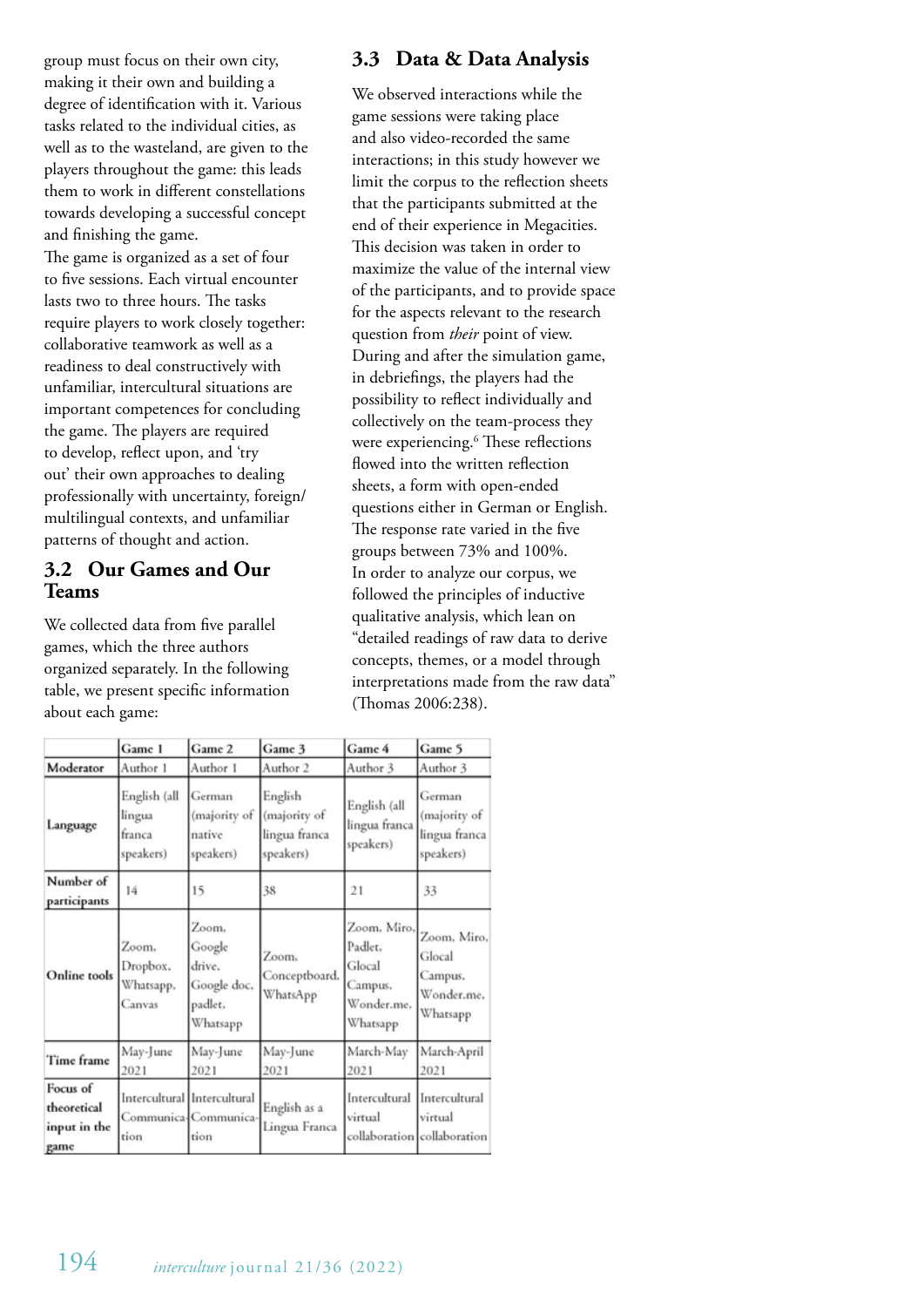The analytical steps can be described as follows: (1) the preparation of raw data files; (2) the close reading of text; (3) the creation of categories or themes; (4) the reduction of overlap and redundancy among categories; (5) and the creation of a model incorporating the most important categories (Thomas 2006:241f).

In the next chapter, we present the data, using several quotes by anonymized participants of all five games. We reproduce the quotes as written by participants and refrain from correcting grammatical or typographical mistakes, except when these are translated.

# **4. Findings**

Analyzing the corpus, we identified four principal stages which the participants of the online simulation game underwent. In section 4.1 we describe the issues mentioned by participants in relation to these stages. The analytical categories we have identified are illustrated by selected quotes. In section 4.2, we focus on two specific factors which are shown to have had a strong impact on the process of creating a 'Miteinander', namely language and the virtual context. In that section, quotes are used to illustrate our analytical reflections and conclusions.

# **4.1 Creating Culture, Becoming a Team**

In the reflection sheets, participants referred to their thoughts and feelings before the start of the game *(phase 1)* and compared them with the reality they experienced. Furthermore, they observed the transformation of the group dynamics *(phases 2 and 3)* and reflected upon the whole experience after the game concluded *(phase 4)*.

## **4.1.1 Phase 1: Before the Game**

This is the phase in which participants get inwardly prepared for the experiences which they are about to undergo, imagining what will be involved. The associations their minds set in motion, while going through the information they have at their disposal, lead to expectations for themselves and others. These expectations, in turn, trigger feelings of excitement and fear. Excerpts from the corpus highlight the existence of anxiety in relation to:

• the virtual setting: *"It is of course a bit disconcerting to meet other people virtually and not in person"* (G2P1);

• the presence of people primarily socialized in other countries: *"My team [...] thought that it could be difficult to find a harmonic way of working together because of language barriers or different cultural backgrounds"* (G1P4);

• the need to engage with strangers: *"I was very sceptical about how much I would contribute, because I didn't know my team members and of course the others from the other cities. I thought I would withdraw as far as possible and not participate in the conversations"* (G2P10);

• the perception others will have of oneself: *"When a higher amount of people is involved, I feel more judged"* (G3P12);

• their own ability to cope with the upcoming challenges: *"I felt like I didn't have the right background or knowledge to handle everything"* (G3P5).

## **4.1.2 Phase 2: The Start as a Group**

This phase starts at the moment in which the members of the group come together. They know they must relate to each other in order to solve the tasks they receive as a group. Communication, though, is an act which implies trust in others. We found that it is challenging to have this trust if the persons involved do not already know each other, as they do not know whether the others will misuse this trust, for example by judging them. Some people are more cautious than others, although the data show also that perceiving others as friendly and open makes it easier for all to place trust in the group and, therefore, to open up and become involved:

*"The trust was strangely there from the beginning, we were very open to each*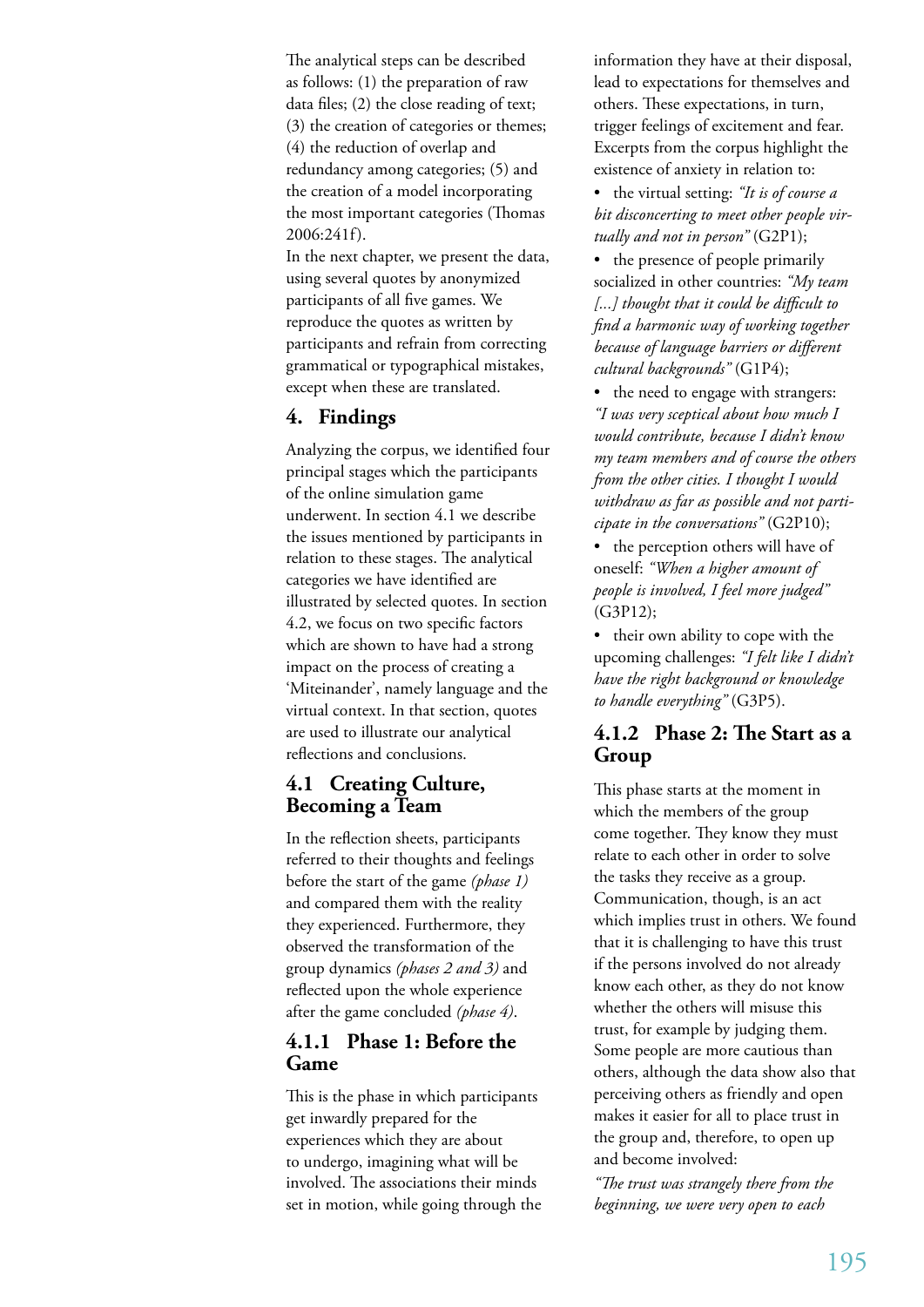*other and had a lot of fun getting to know each other and introducing ourselves. By giving each other space and especially leeway for any opinion, we were able to make sure that no one felt excluded or pressured. By doing this, we tried to keep the fun in the process. We think that the fun is the most important thing, because this way we could also make sure that we could build up the trust".* (G2P1) On the contrary, feeling ignored or excluded, facing unfriendly or stubborn attitudes, as well as being trapped in awkward silence decrease the feeling of reciprocal trust and demotivate people to engage: *"I can also imagine that because of the one team member, some lost interest or were put off".* (G1P3)

## **4.1.3 Phase 3: Becoming a Team**

In this phase, a group becomes a team through the creation of its own culture, which is shaped through the actions of the people involved. The more time people spend with each other, the more familiar they become with one another and the entire context: *"It was impressive how the dynamics changed/ developed and the communication got better, the more time we spent together".*  (G3P14)

The analysis of the corpus shows that trust and familiarity are reciprocal, with trust being a condition for building familiarity, and familiarity being a basis for the strengthening of trust. Indeed, the occurrence of positive interactions favours the flourishing of a pool of trust on which group members can rely to build up their collaboration:

*"Through team measures, we built up trust within the group beforehand, which allowed us to have a team dynamic where everyone could speak freely without feeling ashamed. We had open conversations and supported each other in working on the tasks. Overall, we have developed from a group into a team".* (G2P3)

Feeling safe fosters the willingness to engage with others who are in principle different from us and accomplish a common goal. It is, therefore, a

precondition for the creation of synergies: *"I believe that the differences that we all bring to the table are the bedrock for change and development".*  (G3P11)

# **4.1.4 Phase 4: After the Game**

In this phase, the participants receive the chance to reflect upon their experience and its impact on themselves. The corpus shows a tendency to compare the experienced reality with initial expectations and fears. This gap is indeed where a large degree of the learning resides. The most frequently observed discrepancies are the following:

• The expected difference between national groups, imagined beforehand as an obstacle to collaboration, was not there:

*"But the interesting thing for me personally was that it was always easier to find a common ground with others than we thought. Although we all had different nationalities, we can say that we had rather similar ideas. In fact, what shaped our cultures was something beyond where we were born and our families".* (G1P1) Instead, individual differences were often emphasized and evaluated as enriching: *"Generally the result was that everyone is different, which leads to different knowledges and characteristics which in turn can lead to good results when combining more of them in a team project".* (G1P4)

• Negative predictions about their own performance, which were related to a setting envisioned as adverse, did not fulfil themselves. Instead, many participants realized how much their performance depends on the setting and estimated that the positive context favoured their self-confidence:

*"I was the most afraid of interacting with other people. I am normally very shy and find it super hard to speak in front of people I don't know […]. But at the end of the megacities game it got a lot easier for me, everyone was so nice and open. And the atmosphere was just really relaxed*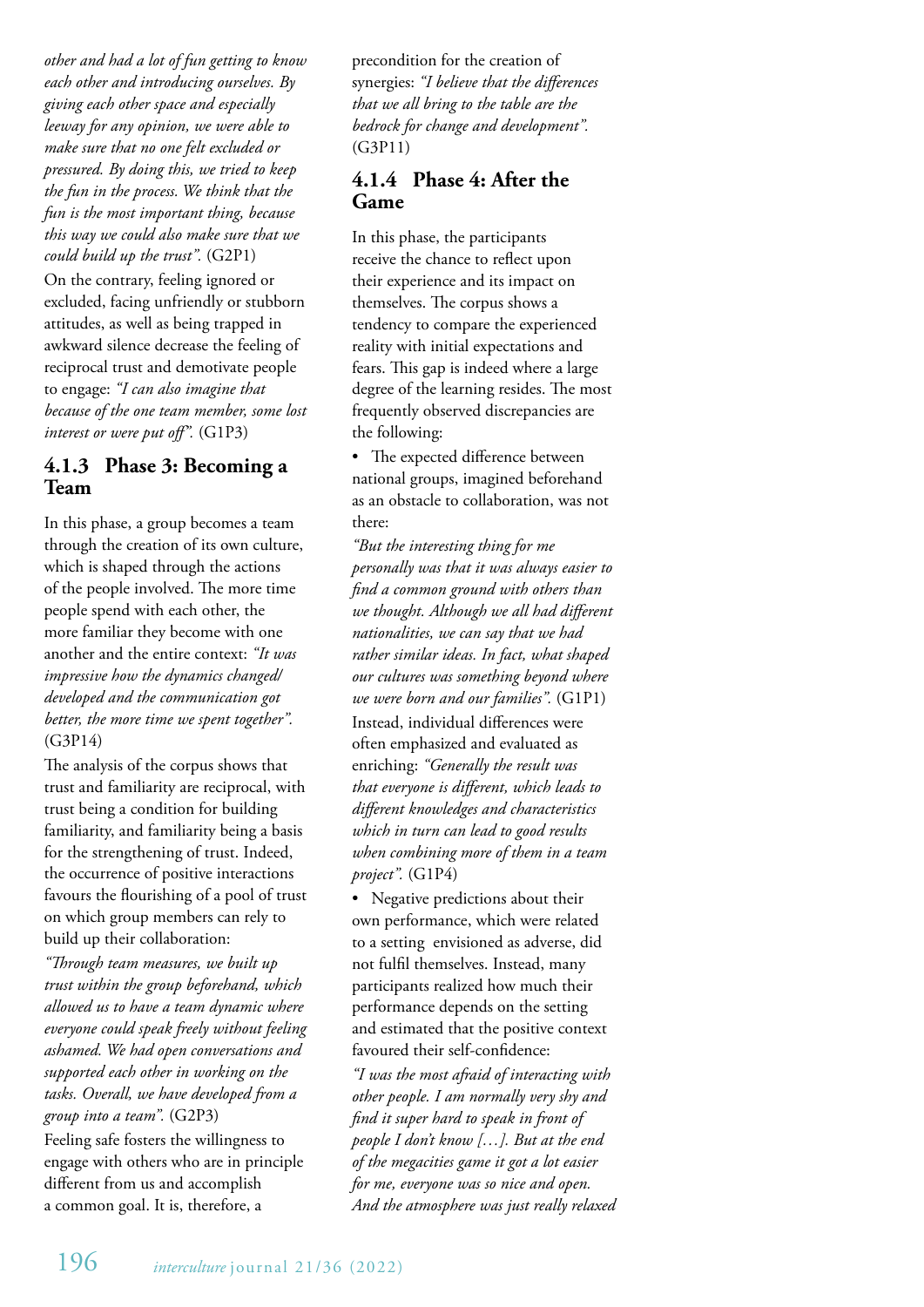*so that I didn't feel as much pressure as I usually feel when doing this sort of thing".*  (G2P1)

In general, the game has been described as an experience which allowed students to:

• strengthen their dialogic attitude: *"I am generally reserved in large groups and do not like to express my opinion very much. But I have learned that it is not important whether what I say is right or wrong, but that if you participate and communicate with other people, you will learn if you are right in your opinion and if not, you will learn the right thing from other team members, but if you hold back and do not say anything, you will never know what is right [...]. I learned if you are friendly and open with other people, they will be open and friendly with you".* (G1P7)

• become aware of pre-assumptions and discrimination in international settings and take action against them: *"Often people are simply attributed* 

*certain behaviors of certain nations, although you do not know the person and perhaps this person does not even identify with this nation or culture. Probably these prejudices often appear in connection with the appearance of a person. This also allowed me to feel and learn what stereotyping can trigger in a person. That people feel excluded by it and partly also offended, but also that one automatically withdraws and behaves away from the person".* (G2P10)

• be empowered and understand how important it is to get involved and express their own opinion:

*"I really came out of my shell. I voiced my opinion and I stood up for it. I learned to be open, to speak frankly and to express my feelings without any remorse. I have not only acquired this characteristic as a competence for teamwork, but also as a personal development".* (G2P5)

• reflect upon the disempowering impact of racism on an individual. In this respect, a Person of Colour writes: *"I think that I learned that my ideas do deserve to take up space even if there is a time limit for a task and I do not want* 

*to interrupt the discussion. I think that this experience made me realize that my form of non-evasive communication is probably based on historical and cultural conditions that have been handed on to me".* (G3P11)

## **4.2 Dealing with the Challenges Linked to Language and the Virtual Context**

Participants' statements made evident the impact of language use on the participation patterns they experienced throughout all phases of the game. The same can be said about the influence of the virtual environment on their perception of the game interactions. Both of these factors will be examined in more detail below.

#### **4.2.1 The Impact of Language on Creating a 'Miteinander'**

Several comments in the written reports show that many participants experienced the issue of language choice as impacting the dynamics of collaboration in the game. This impact is sometimes felt on an individual level, with participants expressing emotions resulting from language choices within the group. On a collective level, we found that the choice of a certain language can reinforce informal hierarchies within the group. Besides, students also reported differences in group dynamics and participation patterns relative to the language adopted in the game. In the following each of these aspects are described and illustrated using a number of examples.

## **4.2.1.1 Individual Feelings**

With respect to the feelings experienced by participants during the game, many of them reported that the act of not speaking their first language was associated with leaving their comfort zone, due to lack of fluency, limited vocabulary, etc. More specifically, they refer to feelings of embarrassment, anger, and uncertainty, as in: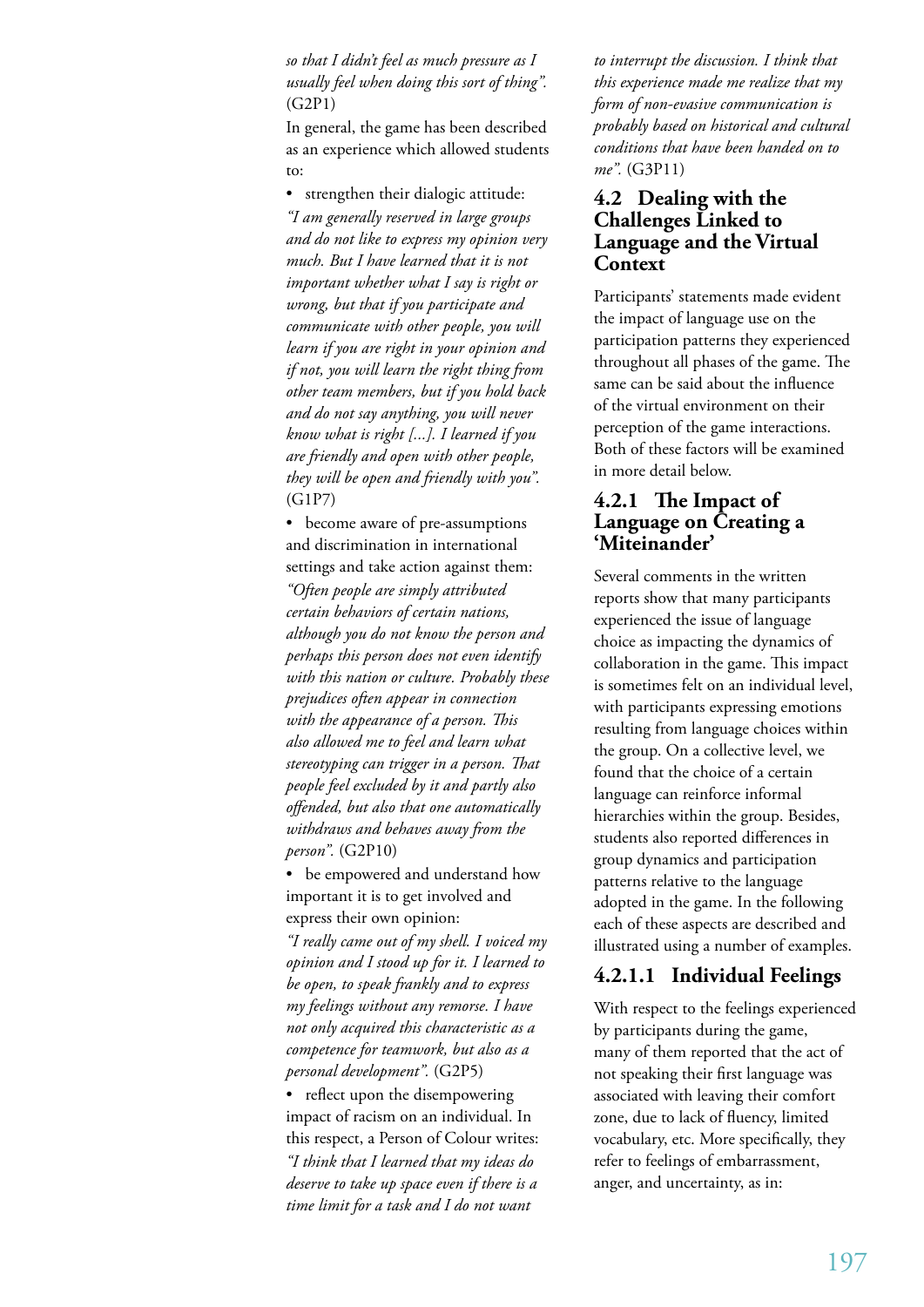*"Participating in the simulation was a challenge for me because first of all I had to leave my comfort zone in terms of speaking in German"*. 7 (G5P14); *"During the meeting today, I was pretty annoyed and confused because I couldn't understand everything that was being said"*. 8 (G2P7)

Interestingly, a student connected the feeling of embarrassment with learning: *"I think the situations where I learned / grew the most were when I was embarrassed and had to find my own solution to the language barrier"*. 9 (G2P8)

Other participants decided to focus on the characteristics of collaborative work in a lingua-franca scenario that made up for their perceived lack of fluency: *"Even if we didn't know some words our teammates helped us to find the right words and even if not we understood each other anyway".* (G1P5)

## **4.2.1.2 The Collective Level of Collaboration and Hierarchies**

In relation to comments that address the impact of language on the collective level of game collaboration, some students who used their first language recognized the privilege associated with it: *"I noticed that the participants were a bit more reserved, probably because they didn't speak German as well as we did and because they were a minority".* (G2P1)

The choice of a language that is a native language for some and a non-native language for others can potentially establish some hierarchies, which, at first sight, are not necessarily seen negatively by participants, as exemplified by the following excerpt: *"The opinion of the German group was very helpful here, as German is their native language, and it was easier for us to work on possible mistakes in the reception of the given sentences. The German group explained to us how they perceived the sentences and what could be improved to avoid unnecessary misunderstandings. I thought it was very* 

*cool because I was able to learn something new, like why a word can't be used in a certain context".10* (G5P24)

Here, even though the participant shows positive feelings towards the German group, she positions her colleagues as 'teachers' holding knowledge of the language, which, as a result, positions herself and other nonnative German speaking colleagues as 'learners'. By contrast, some comments favour the use of English as a lingua franca because it puts participants on equal footing:

*"When everyone are non-native speakers, this gives me a feeling that everyone is standing at the same starting point. I don't need to feel constrained because the other people is a native speaker. When I say a sentence with grammatical mistakes or when I use the wrong words, I don't feel too nervous, so I feel more free and willing to express my idea, instead of having to prepare all the vocabulary in advance and build a complete sentence in my head first".* (G3P22)

# **4.2.1.3 Group Dynamics and Participation Patterns**

Finally, other comments addressed certain types of group dynamics and participation patterns due to the language used in the game. Some students, for example, reported behaving more passively: *"[…] because of the different language levels, it is worth mentioning that the native language group is often unaware of the challenges faced by the representatives of the groups learning German. Sometimes the pace of speaking and working was too fast for the learner, which made me passive".11* (G5P23) Interestingly, in a group of Chinese and German participants who had taken several courses together before the game and had participated in university courses in the German language, the following descriptions, which highlight the fact that language can be a strong factor influencing participation patterns, were made by a German and a Chinese student, respectively: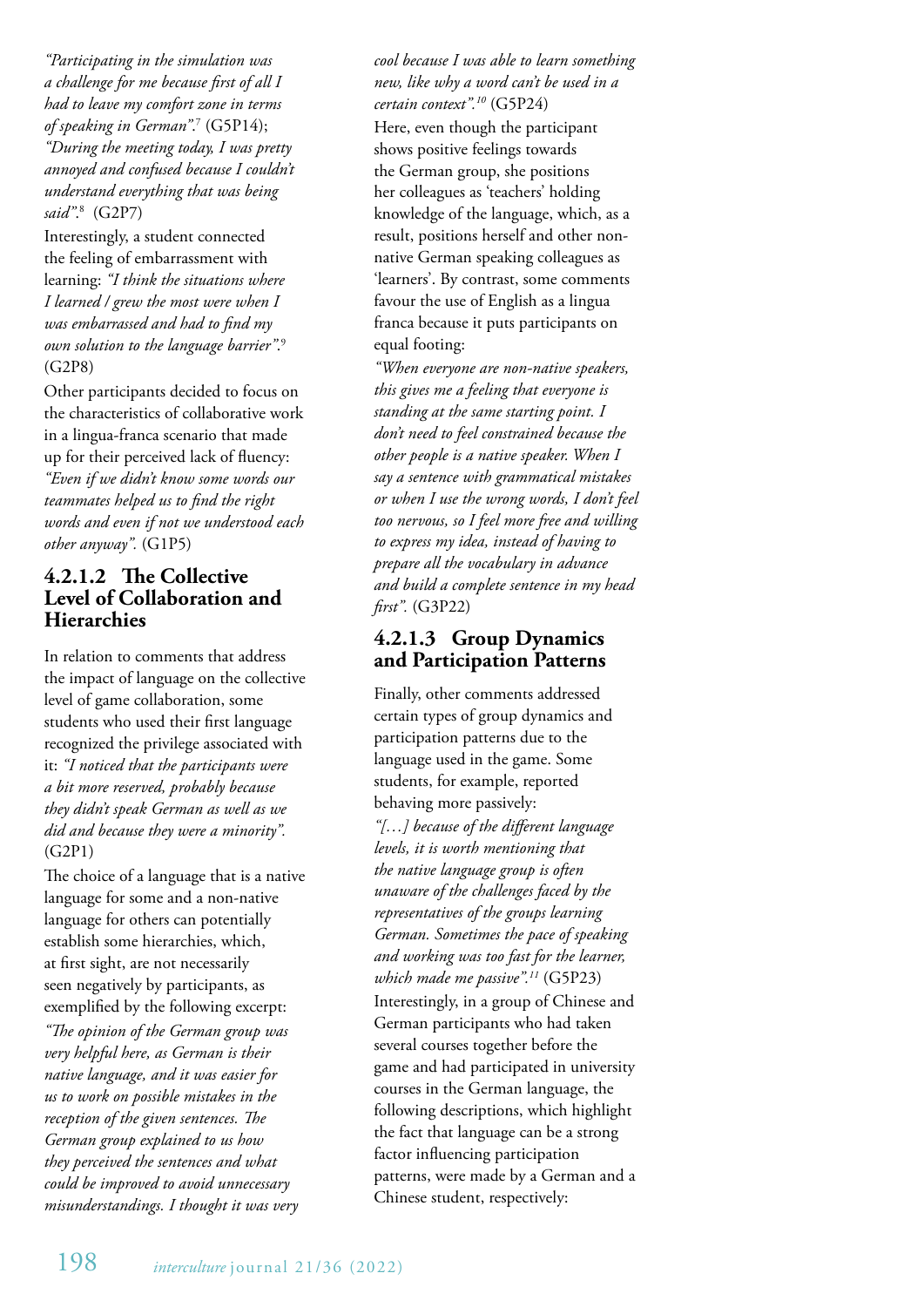*"Within the first two semesters of our studies, I already realized in several courses that some of my fellow Chinese students have some difficulties with speaking German and sometimes do not seem to feel comfortable participating in discussions in German[...]. Although there have been some initial difficulties in this course as well, I had the feeling that only talking in English in this course has helped more Chinese students to take an active part in the conversations and to openly involve in discussions. Obviously, this may be caused by a variety of reasons, but I assume that it might be related to the fact that none or only a few of the students spoke in their mother tongue. This on the one hand creates more equality in terms of the language proficiency level which lowers the barriers of participation. On the other hand, all students have equally been more eager to paraphrase complicated terms and vocabulary due to a lack of specialized terminology and to express thoughts in an easily understandable way".* (G3P24) *"I think many other Chinese students will have similar experiences to me. We Chinese students can be more relaxed in English-based courses and are more willing to try to participate in the discussions in the course. I have observed that many of my close friends (Chinese student) do not participate in the discussion during the German-based course".* (G3P35)

## **4.2.2 The Impact of the Virtual Context on Creating a 'Miteinander'**

Our data show that virtual collaboration brings both benefits and challenges for creating a genuine 'Miteinander', which we describe below. As well as this, we were able to identify strategies that participants used to deal with those challenges.

## **4.2.2.1 Benefits of Virtual Collaboration**

Reports on the benefits of virtual collaboration mostly referred to the impact of online tools on the communicative processes in the teams. Participants particularly emphasized the benefit of online tools that enable written communication such as online surveys, chat, instant messaging services and collaborative platforms such as Padlet, Miro and Conceptboard. From the perspective of the study participants, these tools enabled everyone's involvement despite language barriers and insecurities to convey their opinions and ideas in the written format. An example is the following statement: *"I think that using polls and the chat was good for a lot of people who were too shy to participate orally!"* (G4P12)

Furthermore, participants reported being impressed by how well the combination of a wide variety of tools can impact the process of communication and promote creativity: *"Working with Conceptboard was an interesting experience because I liked how one can be creative while visualizing certain aspects"* (G3P8). Consequently, the choice of online tools affects the way people work together and the involvement of team members.

## **4.2.2.2 The Challenges of Virtual Collaboration**

Unsurprising, but nevertheless of great importance, is the finding that virtual collaboration makes it more difficult for a group to become a team and for a genuine 'Miteinander' to emerge. Several participants of all groups emphasized that creating a sense of community during the online collaboration was rather challenging. The main reasons for this difficulty are explained below.

#### **Lack of possibilities for informal interaction**

As mentioned in 4.1, before the first virtual meeting, some participants were both excited and anxious about meeting and working together. These emotions were reinforced by the fact that they would not meet in person but only virtually. Even if after the first meeting these anxieties subsided, the fact that all interaction took place solely on the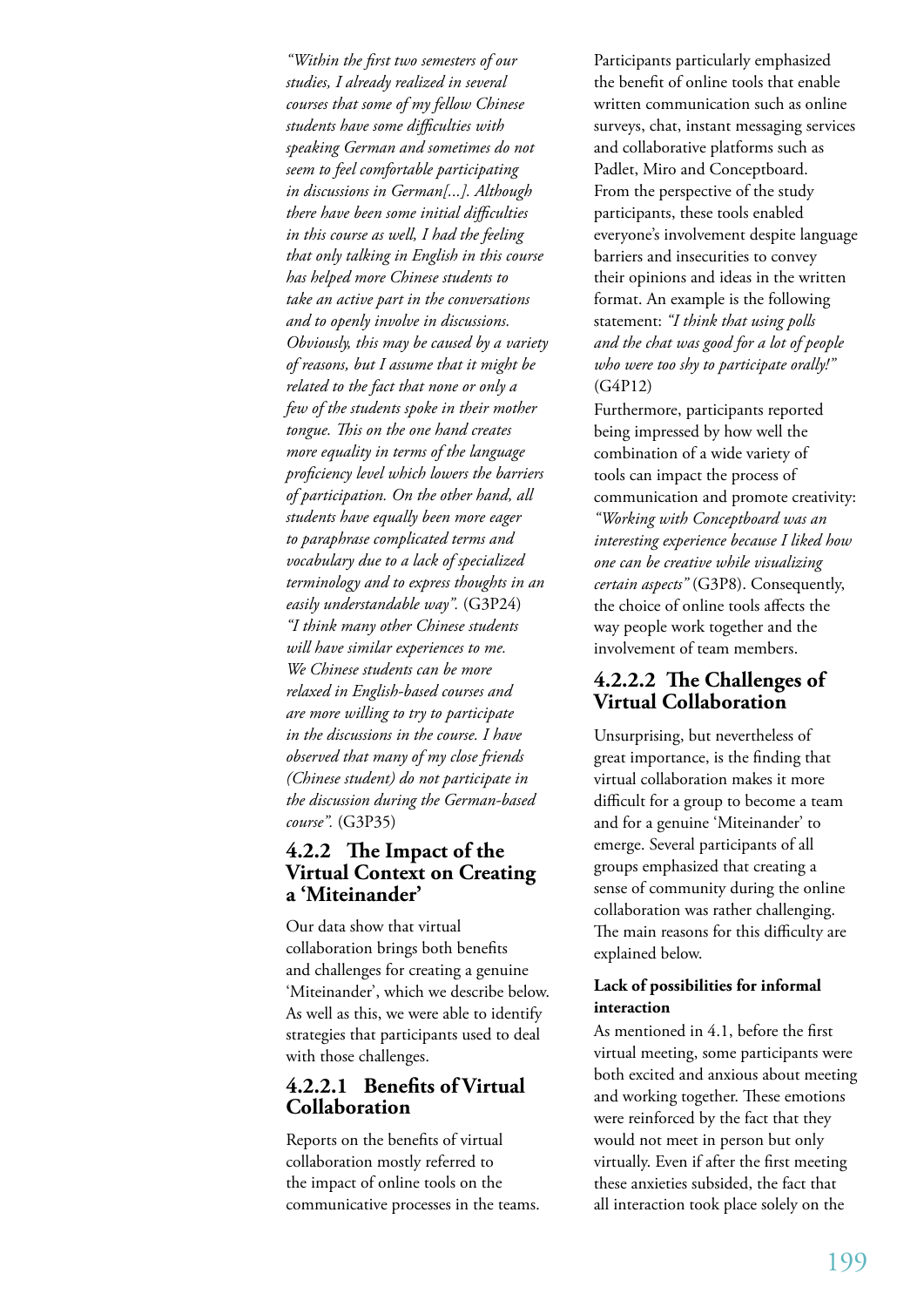virtual dimension was still perceived as a hurdle by many participants, mainly due to the lack of time for informal exchange and, consequently, for building more expansive relationships. Indeed, during the work phases, there was time pressure and small talk was not possible. Moreover, during the breaks, everyone used the time to move away from the computer and/or turned off the camera.

#### **Turned-off cameras**

In the corpus there are various references to the fact that not everyone had their camera on. Having the camera off was consistently interpreted as a deliberate lack of engagement and referred to as a decision *"to hide oneself behind its screen"* (G4P10), even if there could have been other reasons for this (e.g. low internet bandwidth or the presence of other people in the room who should not be shown on screen). Having the camera off was described as having a negative effect on collaboration: *"It was hard to talk to those who turned off their cameras"*. 12 (G5P9)

#### **Group size**

According to our results, group size seems to play a major role in virtual collaboration. This was identified in the reflection of all groups and is exemplified by this statement: *"I think that perhaps more people in the group, myself included, could have spoken up more and not been so intimidated by the size of the Zoom class. It is understandable in a sense that because the game sessions were held virtually, it is a little bit more difficult than if we had had the opportunity to meet in person".* (G3P1)

The smaller a group in virtual collaboration, the easier the team members rated the collaboration. They felt more at ease, found the collaboration more effective, and felt freer to take the initiative and express their opinions.

#### **Technical problems**

The flow of collaboration was sometimes disrupted by technical problems. When team members were not informed about technical difficulties that another participant was experiencing, it made cooperation harder: *"Often people had technical difficulties, but would not share that information, which resulted in longer waiting times on occasion".* (G3P3)

## **4.2.2.3 Strategies**

#### **Promotion of relationship building**

Our results show that the initial hurdles in virtual collaboration are greater than in face-to-face encounters but also that, once they are overcome, productive and effective collaboration can occur. To this end, it is important to specifically promote relationship building from the very beginning. In the context of the five different games considered in this study, the facilitators of the game as well as the participants themselves initiated the process of getting to know each other and took measures to foster relationships building throughout the game.

Many teams came up with the idea of using WhatsApp as an informal communication channel to network outside the official meetings, to support each other in the case of questions or problems, and also for quick and uncomplicated arrangements. In the corpus, we found various references to this practice which was evaluated positively: the participants benefited from it personally, and as a team. In one of the games, the participants could meet after the end of every session in a room created in Wonder.me, where they could freely join circles of people. In the corpus, there are some direct references to it e.g.: *"We also talked to each other on Wonderme, so we were also able to get to know each other better. [...] I noticed the others also had contact with others and (also) talked more after a few meetings".13* (G5P11)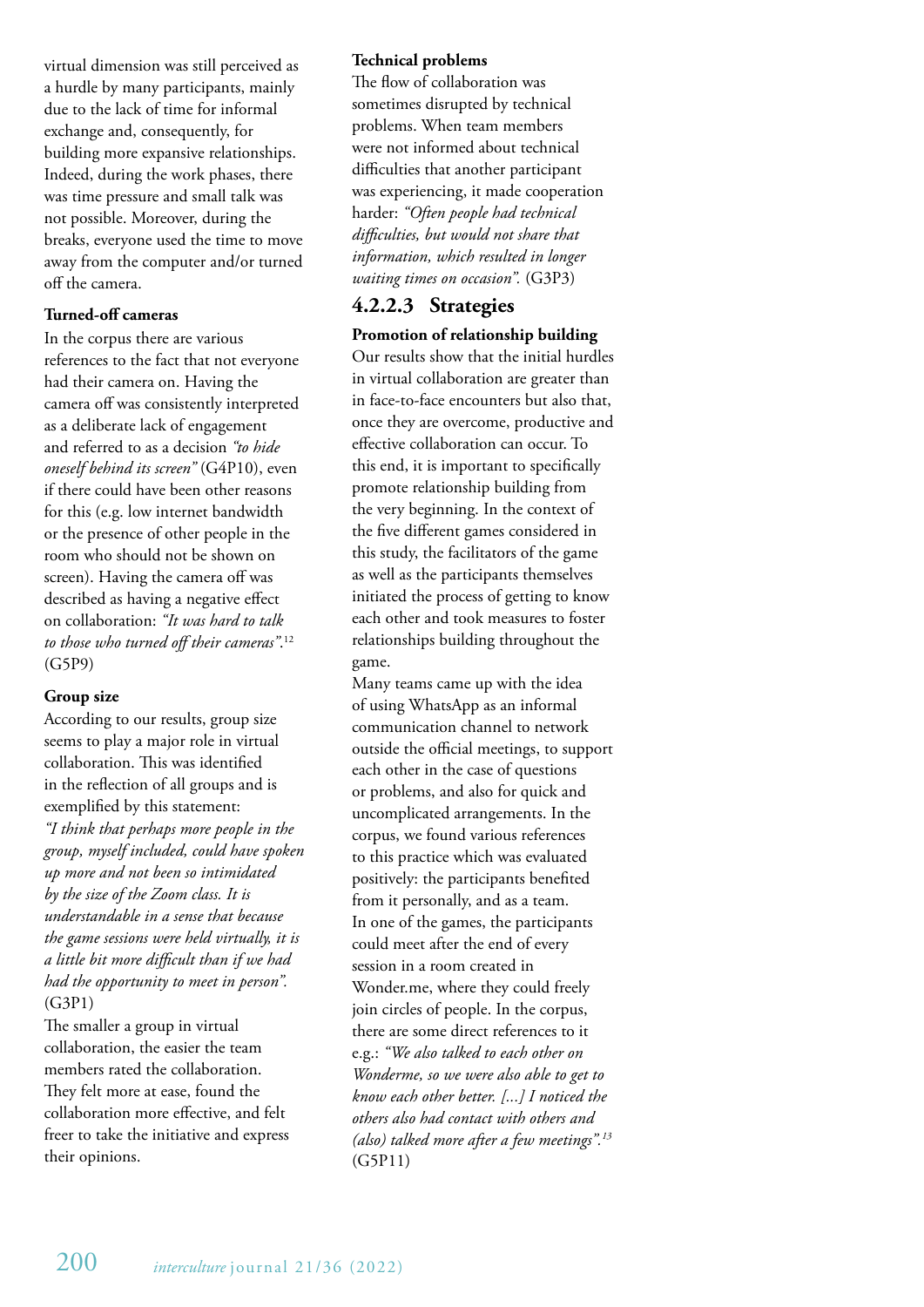The corpus shows that participants who were in groups in which there was not much space for informal interaction had a harder time feeling comfortable with each other: *"I would wish that more was done, that a pleasant climate was established and that everyone felt appreciated".14* (G2P15)

#### **Facilitation**

In order to overcome the challenges linked to the virtual setting, adequate facilitation of the process is particularly important. In the corpus, participants refer more specifically to three main aspects related to facilitation:

• The choice of tools which support communication and collaboration (see above);

• The emotional support of the facilitators: *"The coordinators were really likeable. That helped me feel much better and less stressed. And thanks to that, it was easier for me to work together;15"* (G5P22)

• The opening up of spaces to share perceptions and perspectives about the group communication and collaboration: *"The feedback rounds and reflections on improvements were always very exciting and a lot of the content will still 'stick' with me. I think the group was able to learn a lot through the various reflection stages and the brainstorming sessions.16"* (G5P1)

#### **Digital competences**

Apart from the technical basics (availability of a computer, a microphone, a webcam, and a good internet connection), special skills need to be expanded for online collaboration: The use of Zoom, a shared whiteboard (Conceptboard/ Miro) and other online collaboration tools must first be learned so that the benefits may be seen, and the focus shifted from the technical background to content and interpersonal perspectives. The analysis shows that team members developed digital skills – *"We had the opportunity to get used to tools (like Zoom or Dropbox) which can serve as a communication instrument or to work on a project synchronous/* 

*asynchronous"* (G1P4) – and recognized the development of their digital competence, not just in relation to their ability to use different virtual tools in general, but tools that impact the quality of the virtual collaboration: *"We were able to learn how to work in virtual teams and how to use the tools offered effectively for good cooperation".* (G2P5) Those lessons learned from online collaboration may help participants to be better prepared in future online collaborations: *"The experiences we have gained in this seminar, as well as the skills we have acquired, will certainly be invaluable to each of us later in our work environment and it may reduce the fear and stress that we may experience in virtual encounters with people we have not met before".* (G1P1)

#### **5. Discussion**

The methodological decision to concentrate on the perspective of those who participated in the game has allowed us to take an intimate perspective upon a delicate process: getting into a new group of people implies overcoming fears and putting oneself 'out there'. In the reports we analyzed, we identified the following three interconnected dimensions relevant to the emergence of a 'Miteinander' among individuals engaging in computer-mediated international collaboration: the individual, the social, and the organizational and technical dimension.

#### **5.1 The Individual Dimension**

The collaboration experience has an impact on the identity of each individual involved. Identity is inherently dialogic; it develops in the interaction with the environment (Buber 1965, Conti 2012). Entering into a collaboration project means challenging oneself in a social context and, thus, exposing oneself to the risk of a bad experience. A key finding in our study is that insecurities – induced by the context of an unknown and diverse group, the use of a foreign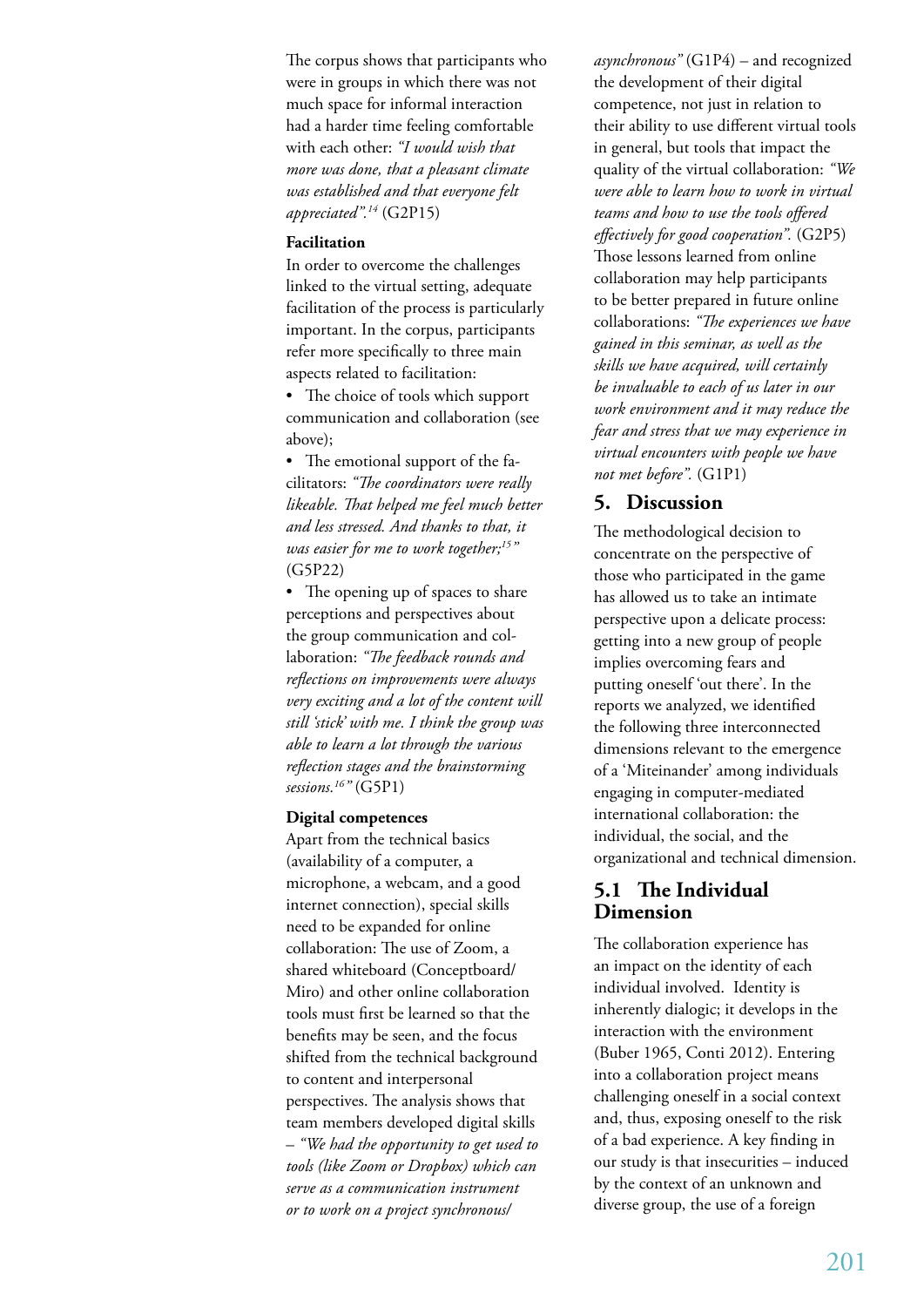language and the virtual environment – dissipated throughout the game and were transformed into opportunities which were channelled into consistent learning gains.

Firstly, the participants' positive experience in the context of the simulation game increased their selfconfidence. In some cases, we can actually speak of real empowerment, as they acquired the chance to display their individual competences, to succeed in experimenting with new roles, as well as experiencing themselves as learning agents, able to develop new competences. Secondly, they could strengthen their "system trust" (Luhmann 2000:27; 47) while improving their image of "the others", as the strangers became familiar and created a common culture. Thirdly, they could experience difference as enrichment and, therefore, develop a dialogic attitude. Fourthly, they could deconstruct essentialist perceptions of identity and culture, moving away from a focus on national culture groups perceived as homogeneous. The imaginary line representing the border between sameness and difference in relation to national borders was removed for several participants. Difference and sameness have been located on the basis of the individual, identity was recognized as multiple and hybrid (Nederveen 1995). An important clarification that needs to be emphasized is that these observations were, mostly, undertaken by students who participated in games which also contained a specific theoretical input surrounding this topic. Theoretical knowledge seems, therefore, to be a precondition for perceiving the gap between expectation and real experiences in relation to certain topics, and for the revision of one's own schemata in a conscious manner.

# **5.2 The Social Dimension**

The data confirm that trust is a fundamental core of human interaction on a social level. Trust and familiarity are interwoven, as "swift-trust" allows

people to accommodate uncertainty and co-construct familiarity. Indeed, it has been shown that the perceived (un)friendliness of others has a relevant impact on the (de)motivation of team members.17 The research focus on the emergence of a genuine 'Miteinander' led us to search for an identifiable cohesive turn over the course of the game. We have referred to this, more concretely, as the transformation of the group into a team, drawing on Miebach's definition of team as a group of individuals creating synergies through collaboration (Miebach 2017:251f). This turn happens once familiarity is given, individuals feel comfortable enough to engage with each other and a common culture has taken form.

On the other hand, a key challenge for participation is represented by hierarchies. Even if the analyzed teams had no formal hierarchy, we found that informal hierarchy develops as not everyone dares to claim some space for themselves. A key finding in this regard is that, in a friendly and familiar context in which there is trust, it is possible to experiment with new roles, develop self-confidence and the ability to claim space for oneself. The findings provide a hint towards the negative influence that repeated discriminatory experiences may have in the development of a leadership attitude. In this context, a student realized how (internalized) racism impacted their identity and behaviour in group-work situations (see 4.1.4, point 6).

A further and central means of power distribution is the main medium of communication itself: language. Language plays a crucial role in contexts where the language chosen for the interaction is spoken as a native language by some and as a foreign language by others. In line with Stang and Zhao (2020), our findings confirm that power relations can develop implicitly in such contexts but also demonstrate, by contrast, that the use of a certain language (e.g. English as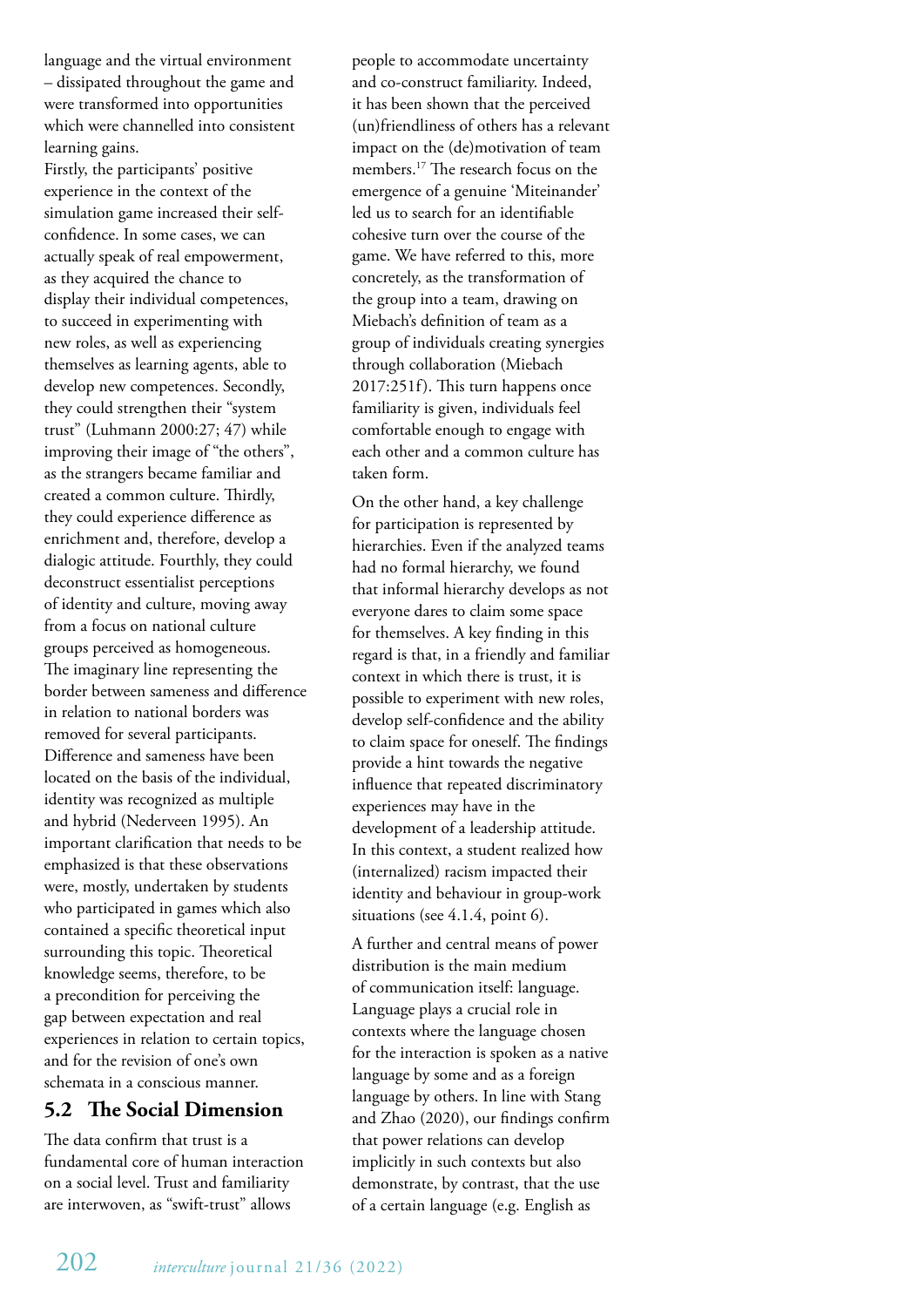a lingua franca) can place participants on the same footing, thereby enabling more participation and engagement.

# **5.3 The Organizational and Technical Dimension**

As we have seen, a 'Miteinander' requires a high level of trust. At the same time, however, our findings confirm previous studies (Albrecht / Albrecht-Goepfert 2012, Mason / Carr 2021) and show that it is more challenging to foster trust online, as adequate space for informal communication is, usually, not provided. This is in agreement with other empirical studies (Geister / Hertel 2005, Olson / Olson 2006) which state that informal communication is fundamental for the sustainable development of a team, above all at the beginning of their joint experience. Furthermore, our analysis demonstrates that trust can be built more swiftly in small groups, and it is, therefore, easier for an individual to participate actively in such groupings. The conscious use of break-out rooms or of platforms in which users can organize themselves into small groups is, therefore, strategically expedient. Video-chat also favours the development of personal relationships and trust. However, mistrust can arise towards participants who keep their cameras off without any valid explanation. In such cases, meta-communication would restore transparency and therefore strengthen trust and tighten relationships, while acknowledging the existence of potential misunderstanding. The presence of a person supervising the group dynamics and eventually facilitating the process, taking different roles – e.g. cultural mediator, conflict mediator, supervisor, coach – (Conti 2012:266ff), can be useful. While technical problems can hinder participation, computer-mediated collaboration can benefit from a variety of tools, including those which allow for multichannel communication. Indeed, videoconferencing tools can impact trust positively, as they allow a

wide range of information to be sent and received simultaneously. Moreover, content-management platforms allow materials to be shared in an extremely easy manner. Shared documents or whiteboards allow visible minutes to be written in real time, which is useful for ensuring understanding by all parties. In general, participants may explore their creative capabilities with online tools, which foster the development of synergies.

## **6. Conclusion**

Examining reflections written by participants in the simulation game Megacities, we were able to show how a real 'Miteinander' emerges in online collaborations from the perspective of virtual collaboration participants. We found that participants often refer to stages they experience in the process: from uncertainties at the very beginning, to the creation of trust and of a common culture, beyond the imagined challenging cultural differences. We also showed that language, and specifically the language chosen as the 'team language', seems to have an important impact on the participation of the team members, on their relationship and on their collaboration. Finally, we saw that the online setting of collaboration influences the interactions and relationships in different ways, sometimes leading to benefits and at other times resulting in deficits (i.e. in comparison with offline settings). However, participants reported on strategies to deal successfully with hindrances of virtual collaboration. Thus, the 'Miteinander' in online contexts proves to have several aspects in common with the 'Miteinander' in offline contexts. For instance, in both settings, participants in a collaboration generally strive for trust, sometimes act in hierarchical ways, and try to find strategies to deal with difficulties and 'build' culturality out of interculturality. This is, of course, to a certain extent unsurprising as human beings build upon the knowledge they themselves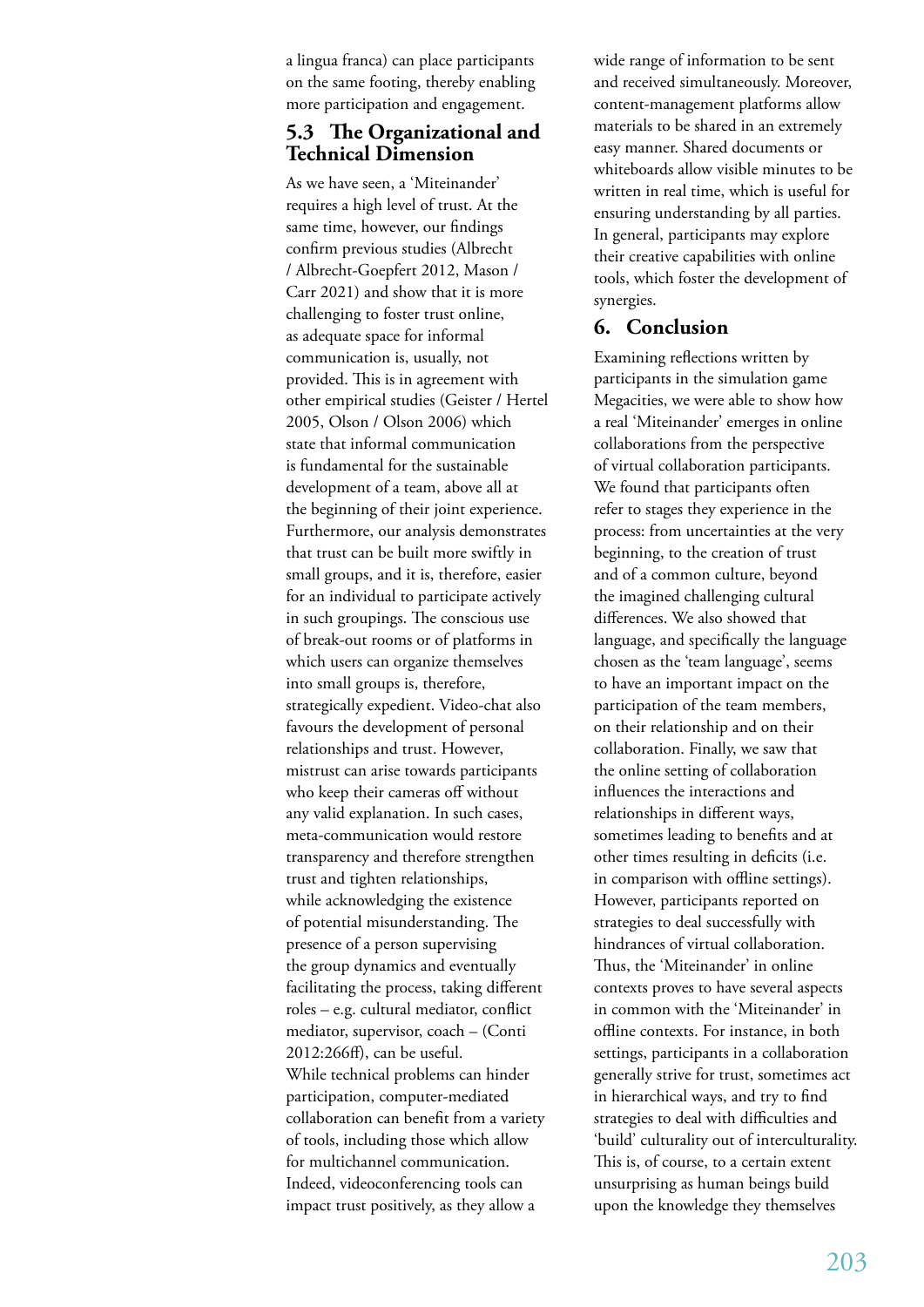retain when interacting with new things and situations, but are also creative and able to expand on their existing abilities when presented with new contexts. The virtual medium can create new opportunities for collaboration and participation (e.g. new ways of participation due to the use of online tools). Moreover, the 'Miteinander' created by the simulation game impacted participants' conceptualizations of culture and identity. They began to look at these concepts as hybrid and changing. This learning gain is fundamental as it allowed participants to distance themselves from discriminatory mechanisms, to create social cohesion, and to engage in real intercultural dialogue.18 Last but not least, the virtual 'Miteinander' created in the game proved to be empowering, as it allowed participants to consciously assess the importance of their own perspectives and abilities, to challenge the existing assumptions of normality, and to leave their comfort zone, all of which resulted in elements of growth.

The Internet is a lively crossroads: words, ideas, images and sounds flow through it and become potential stimuli for people crossing by, transforming their emotional states, their knowledge, their behavioural patterns. The freedom which partly characterizes this space offers chances and bears challenges, fostering parallel utopias and dystopias which unfold throughout our postdigital reality. The design of this study, centred on a simulation game which strategically combines freedom with constraints, puts in evidence the potentiality of the Internet towards the creation of a universal 'Miteinander'. Indeed, through this educational activity aiming at the development of intercultural competence, young people are given the opportunity to embrace the challenge of stepping out of familiar fields of action and getting into a process of personal growth with and within an international community. Safe and mediated online spaces of this kind are fruitful contexts for nourishing

utopias on the Internet. This article has shown one of the infinite possibilities to create such a space. Further studies are needed that help unveil aspects fostering a Miteinander in other – mediated and unmediated – online spaces.

#### **7. References**

Albrecht, A. / Albrecht-Goepfert, E. (2012): Vertrauen, Verantwortung, Motivation und Kommunikation. Was Führung in virtuellen Strukturen von klassischer Teamarbeit unterscheidet. *Personalführung 45 (6)*, p. 44-50.

Antoni, C. H. / Syrek, C. (2017): Digitalisierung der Arbeit: Konsequenzen für Führung und Zusammenarbeit. Gruppe. Interaktion. Organisation. *Zeitschrift für Angewandte Organisationspsychologie (GIO) 48*, p. 247-258.

Barczak, G. / Lassk, F. / Mulki, J. (2010): Antecedents of Team Creativity: An Examination of Team Emotional Intelligence, Team Trust and Collaborative Culture. *Creativity and Innovation Management 19 (4)*, p. 332-345.

Bernstein, B. (1971): *Class, Codes and Control, Vol. I.* London: Routledge and Kegan Paul.

Björkman, B. (2014): An Analysis of Polyadic English as a Lingua Franca (ELF) Speech: A Communicative Strategies Framework. *Journal of Pragmatics 66*, p. 122-138.

Björkman, B. (2011): Pragmatic Strategies in English as an Academic Lingua Franca: Ways of Achieving Communicative Effectiveness? *Journal of Pragmatics 43 (4)*, p. 950-964.

Bolten, J. (2015a): *Megacities. Ein Planspiel für virtuelle Lernumgebungen.* URL: www.intercultural-campus.org [accessed 15 November 2021].

Bolten, J. (2015b): *Einführung in die Interkulturelle Wirtschaftskommunikation.* Göttingen: Vandenhoeck & Ruprecht.

Bolten, J. (2007): *Interkulturelle Kompetenz.* Erfurt: Landeszentrum für politische Bildung Thüringen.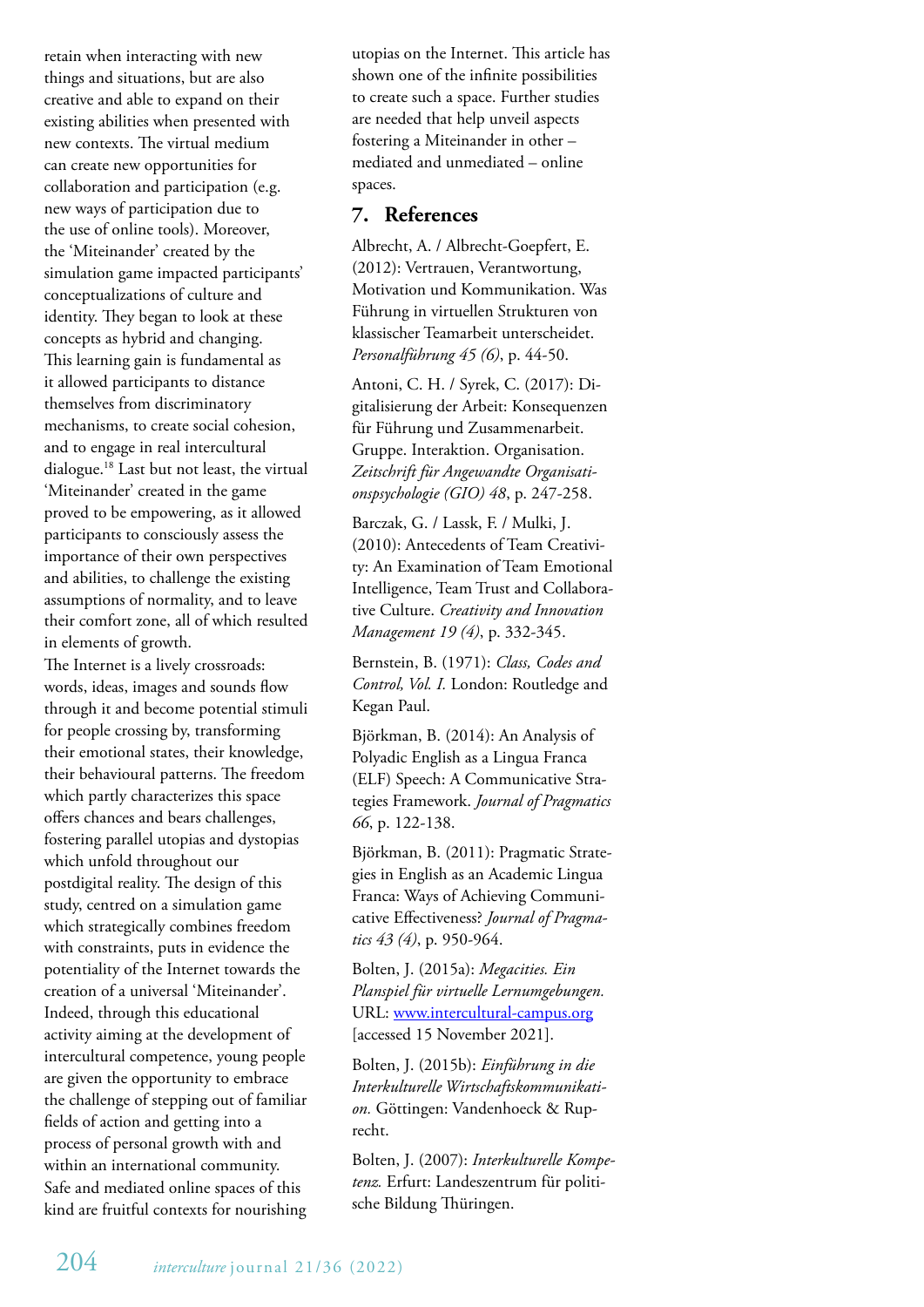Bolten, J. / Berhault, M. (2018): VUCA-World, virtuelle Teamarbeit und interkulturelle Zusammenarbeit. In: Helmolt, K. V. / D. J. Ittstein (eds.): *Digitalisierung und (Inter-)Kulturalität: Formen, Wirkung und Wandel von Kultur in der digitalisierten Welt.* Stuttgart: ibidem Verlag, p. 105-131.

Buber, M. (1965): *The Life of Dialogue.* New York: Harper and Brothers.

Carron, A. V. (1982): Cohesiveness in Sport Groups: Interpretations and considerations. *Journal of Sport Psychology 4 (2)*, p. 123-138.

Castells, M. (2001): *The Internet Galaxy: Reflections on the Internet, Business, and Society.* Oxford: University Press.

Conti, L. (2021): Caring and Power-Sharing: How Dialogue Influences Community Sustainability. *Journal of Dialogue Studies 9(1)*, pp. 34-52. www. dialoguestudies.org/articles/caring-andpower-sharing-how-dialogue-influences-community-sustainability/ [accessed 2 February 2022].

Conti, L. (2012): *Interkultureller Dialog im virtuellen Zeitalter. Neue Perspektiven für Theorie und Praxis.* Münster und Berlin: LIT Verlag.

Cook, K. S. / Cheshire, C. / Rice, E. R. / Nakagawa, S. (2013): Social Exchange Theory. In: DeLamater, J. / Ward, A. (eds.): *Handbook of Social Psychology.* London: Springer, p. 61-88.

DeOrtentiis, S. P. / Summers, K. J. / Ammeter, P. A. / Douglas, C. / Ferris, R. G. (2013): Cohesion and Satisfaction as Mediators of the Team Trust– Team Effectiveness Relationship: An Interdependence Theory Perspective. *Career Development International 18 (5)*, p. 521-543.

Dhawan, E. and Chamorro-Premuzic, T. (2018): How to Collaborate Effectively If Your Team Is Remote. *Harvard Business Review.* URL: https://hbr. org/2018/02/how-to-collaborate-effectively-if-your-team-is-remote [accessed 15 November 2021].

Duden (2021). Miteinander. Duden Online. URL: https://www.duden.de/ rechtschreibung/miteinander [accessed 3 November 2021].

Ferrell, J. / Kline, K. (2018): Facilitating Trust and Communication in Virtual Teams. *People & Strategy, 41 (2),* p. 30-35.

Graeff, P. (1998): *Vertrauen zum Vorgesetzten und zum Unternehmen: Modellentwicklung und empirische Überprüfung verschiedener Arten des Vertrauens, deren Determinanten und Wirkungen bei Beschäftigten in Wirtschaftsunternehmen.*  Berlin: Wiss.Verlag.

Geister, S. / Hertel, G. (2005): Managing Virtual Teams: A Review of Current Empirical Research. *Human Resource Management Review 15 (1)*, p. 69-95.

Hackl, B., Wagner, M., Attmer, L., Baumann, D. (2017): *New Work: Auf dem Weg zur neuen Arbeitswelt.* Heidelberg: Gabler.

Kaur, J. (2010): Achieving Mutual Understanding in World Englishes. *World Englishes 29 (2)*, p. 192-208.

Kaur, J. (2011): Raising Explicitness through Self-Repair in English as a Lingua Franca. *Journal of Pragmatics 43 (11)*, p. 2704-15.

Kecskes, I. (2019): *English as a Lingua Franca: The Pragmatic Perspective.* Cambridge: University Press.

LePine, J. / Piccolo, R. / Jackson, C. / Mathieu, J. / Saul, J. (2008): A Meta-Analysis of Teamwork Processes: Tests of a Multidimensional Model and Relationships with Team Effectiveness Criteria. *Personnel Psychology 61 (2)*, p. 273-307.

Lewis, J. D. / Weigert, A. (1985): Trust as a Social Reality. *Social forces 63 (4)*, p. 967-985.

Lin, M. J /, Hung, S. W. / Chen, C. J. (2009): Fostering the Determinants of Knowledge Sharing in Professional Online Communities. *Computers in Human Behavior 25(4),* p. 929-939.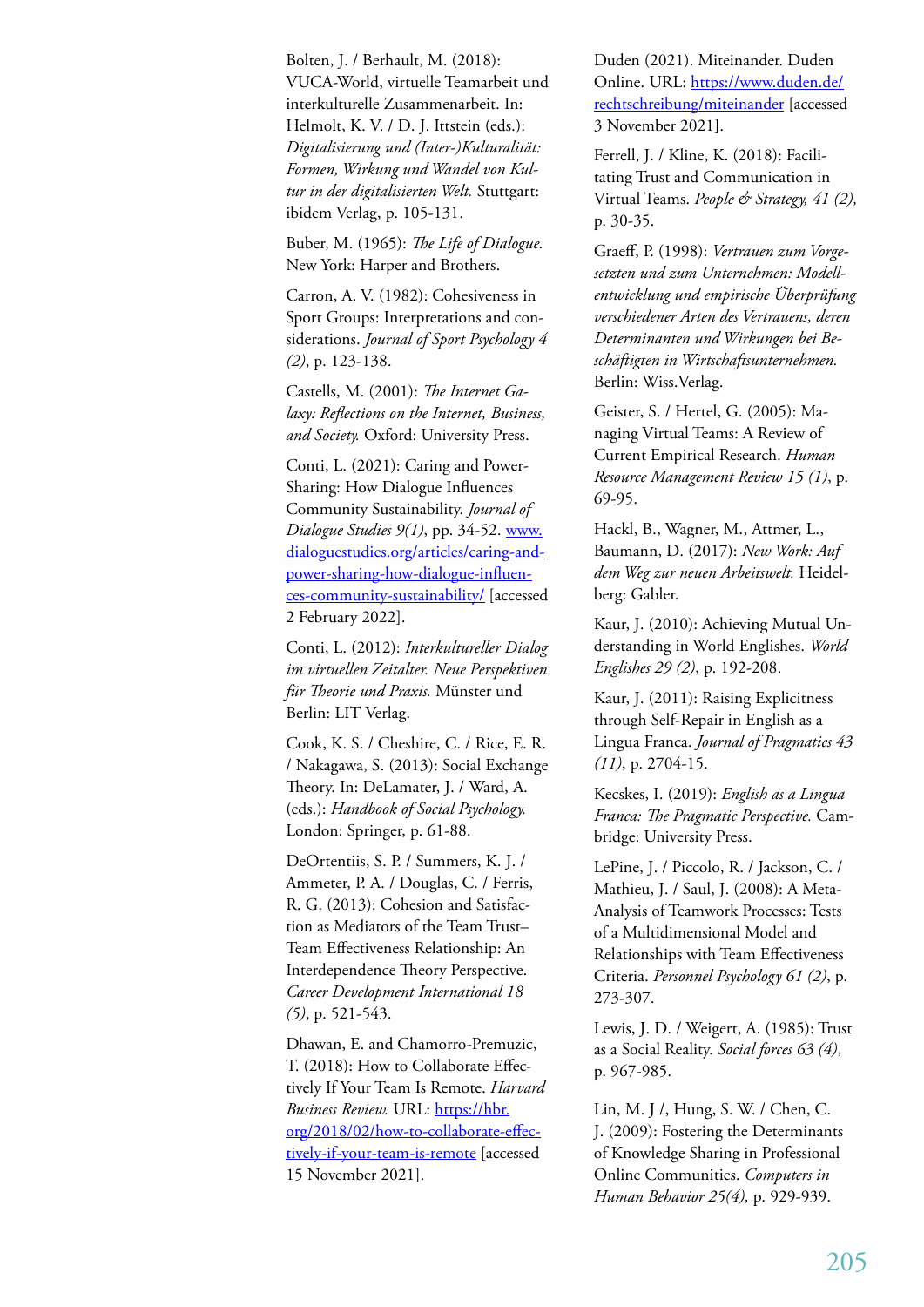Louhiala-Salminen, L. / Kankaanranta, A. (2011): Professional Communication in a Global Business Context: The Notion of Global Communicative Competence. *IEEE Transactions on Professional Communication, Special issue on Professional Communication in Global Contexts 54*, p. 244-262.

Luhmann, N. (2000): *Vertrauen: Ein Mechanismus der Reduktion sozialer Komplexität.* Stuttgart: Lucius & Lucius.

Luhmann, N. (1979): *Trust and Power: Two Works.* Chicester: John Wiley and Sons.

Mason, A. J. / Carr, C. T (2021): Toward a Theoretical Framework of Relational Maintenance in Computer-Mediated Communication. *Communication Theory*, pp. 1-22. URL: https:// doi.org/10.1093/ct/qtaa035 [accessed 2 February 2022].

Mathieu, J. / Maynard, T. / Rapp, T. / Gilson, L. (2008): Team Effectiveness: A Review of Recent Advancements and a Glimpse into the Future. *Journal of Management 34 (3)*, p. 410-476.

Mauranen, A. (2007): Hybrid Voices: English as the Lingua Franca of Academics. In: Flottum, K. (eds.): *Language and Discipline Perspectives on Academic Discourse.* Newcastle: Cambridge Scholars Publishing, p. 244-259.

Maurer, I. (2010): How to Build Trust in Inter-Organizational Projects: The Impact of Project Staffing and Project Rewards on the Formation of Trust, Knowledge Acquisition and Product Innovation. *International Journal of Project Management 28 (7)*, pp. 629-37.

McEwan, D. / Beauchamp, M. R. (2014): Teamwork in Sport: A Theoretical and Integrative Review. *International Review of Sport and Exercise Psychology 7 (1)*, pp. 229-250.

McLuhan, M. (1962): *The Gutenberg Galaxy: The Making of Typographic Man.*  Toronto: University of Toronto Press.

Mendes de Oliveira, M. (2022; forthcoming): World Englishes and Business English(es). In: Bolton, K. / Davis, D. (eds): *The Wiley Encyclopedia of World Englishes.*

Meyerson, D. / Weick, K. E. / Kramer, R. M. (1996): Swift Trust and Temporary Groups. In: Kramer, R. M. / Tyler, T. R. (eds.): *Trust in Organizations: Frontiers of Theory and Research.* London: Sage, p. 166-195.

Miebach, B. (2017): *Handbuch Human Resource Management. Das Individuum und seine Potentiale für die Organisation.*  Wiesbaden: Springer.

Nederveen, P. J. (1995): Globalization and Hybridization. In: Featherstone, M. / Lash, S. / Robertson, R. (eds.): *Global Modernities.* London: Sage, p. 45-68.

Oxford English Dictionary. (December 2021): *Collaboration*. OED Online. URL: https://www.oed.com/view/Entr y/36197?redirectedFrom=collaboration [accessed 2 January 2022].

Olson J.S. / Olson G.M. (2006): Bridging Distance: Empirical Studies of Distributed Teams. In: Galletta, D.F. / Zhang, Y. (eds.): *Human-Computer Interaction and Management Information Systems: Application. Advances in Management Information Systems.* New York: Routledge.

Petermann, F. (1996): *Psychologie des Vertrauens.* Göttingen: Hogrefe.

Rogerson-Revell, P. (2007): Using English for International Business: A European Case Study. *English for Specific Purposes 26 (1)*, p. 103-120.

Schweer, M. / Thies, B. (2003): *Vertrauen als Organisationsprinzip: Perspektiven für komplexe soziale Systeme.* Bern: Huber.

Seidlhofer, B. (2001): Closing a Conceptual Gap: The Case for a Description of English as a Lingua Franca. *International Journal of Applied Linguistics 11 (2)*, p. 133-158.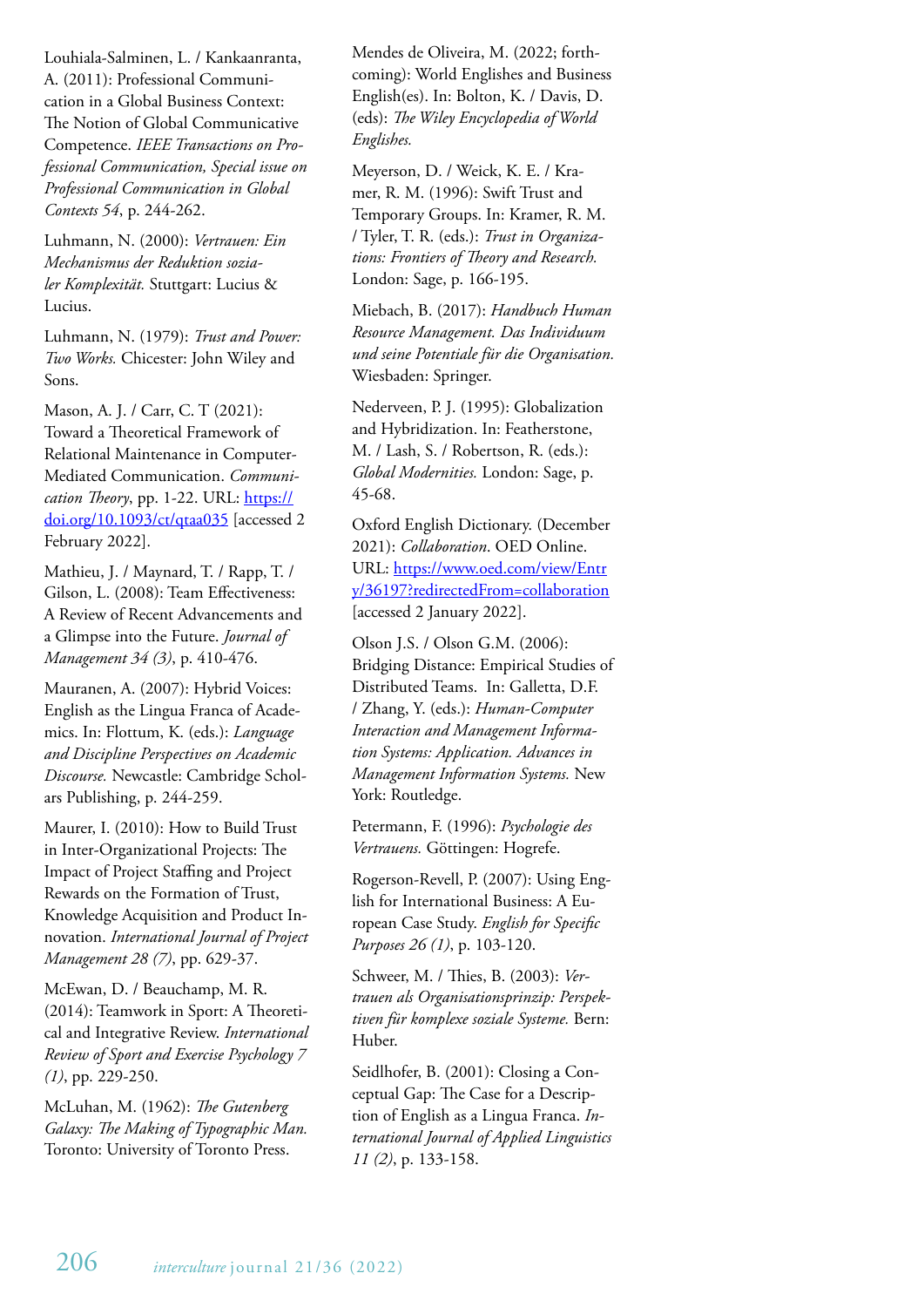Stang, A. / Zhao, Q. (2020): Gestaltung virtueller kollaborativer Teamarbeit am Beispiel des Planspiels Megacities. Konsequenzen für die Moderation aus deutsch-chinesischer Perspektive. *Interculture journal: Online-Zeitschrift für interkulturelle Studien 19 (33)*, p. 27-43.

Stegbauer, C. (2002): *Reziprozität: Einführung in soziale Formen der Gegenseitigkeit.* Wiesbaden: Westdeutscher Verlag.

Thomas, D. R. (2006): A General Inductive Approach for Analyzing Qualitative Evaluation Data. *American Journal of Evaluation 27 (2)*, p. 237-246.

Tuckman, B. W. (1965): Developmental Sequence in Small Groups. *Psychological Bulletin 63*, p. 384-399.

Van Leeuwen, T. (2007): Legitimation in Discourse and Communication. *Discourse & Communication 1 (1)*, p. 91-112.

Wiewiora, A. / Murphy, G. / Trigunarsyah, B. / Brown, K. (2014): Interactions between Organizational Culture, Trustworthiness, and Mechanisms for Inter-Project Knowledge Sharing. *Project Management Journal 45 (2)*, p. 48-65.